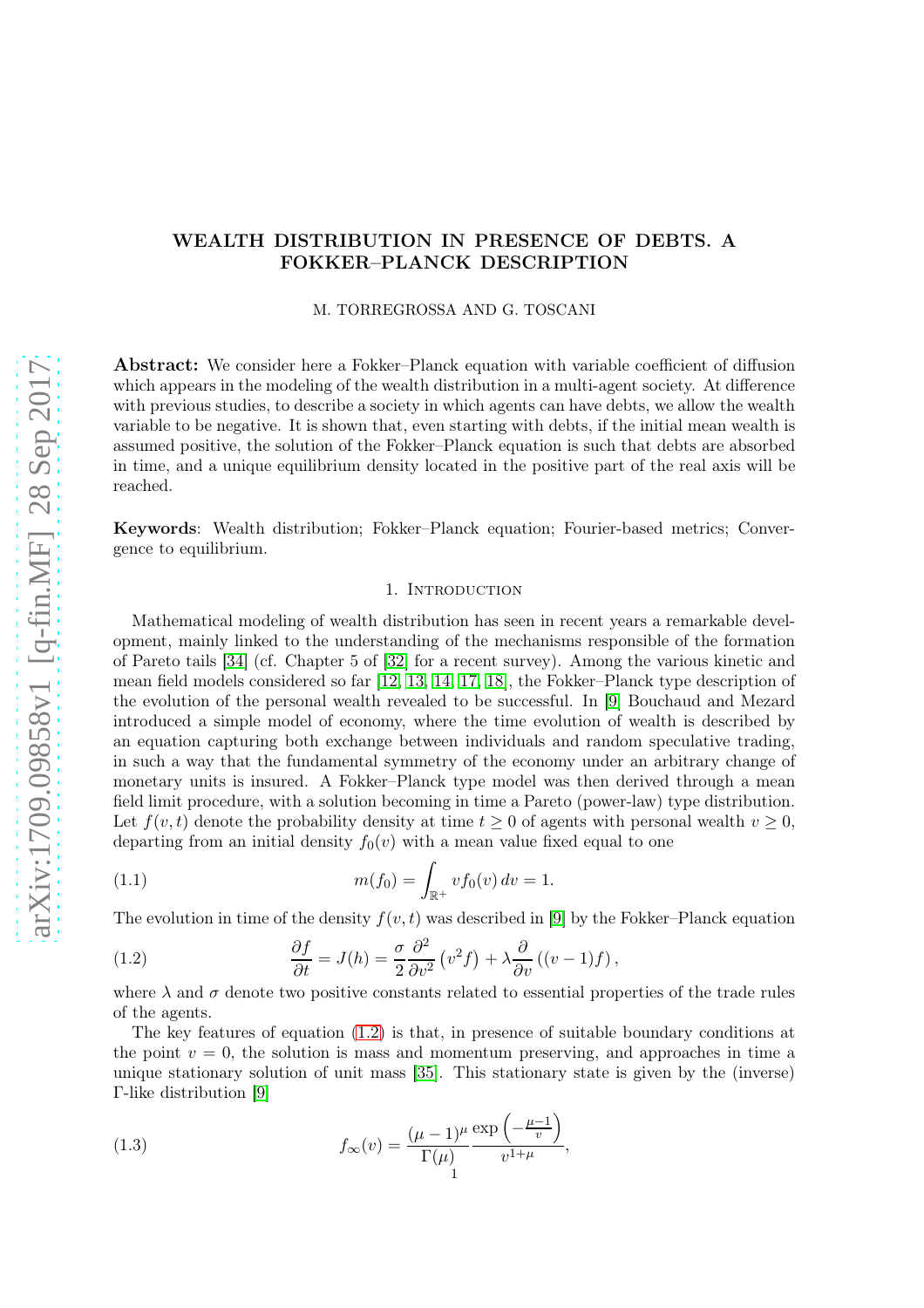where the positive constant  $\mu > 1$  is given by

$$
\mu = 1 + 2\frac{\lambda}{\sigma}.
$$

As predicted by the observations of the Italian economist Vilfredo Pareto [\[34\]](#page-22-0), [\(1.3\)](#page-0-1) exhibits a power-law tail for large values of the wealth variable.

The explicit form of the equilibrium density, which represents one of the main aspects linked to the validity of the model in its economic setting, is indeed very difficult to achieve at the Boltzmann kinetic level, where only few relatively simple models can be treated analytically [\[5,](#page-21-1) [6,](#page-21-2) [27\]](#page-22-8).

In addition to [\[9\]](#page-21-0), the Fokker–Planck equation [\(1.2\)](#page-0-0) appears as limit of different kinetic models. It was obtained by one of the present authors with Cordier and Pareschi [\[16\]](#page-22-9) via an asymptotic procedure applied to a Boltzmann-type kinetic model for binary trading in presence of risks. Also, the same equation with a modified drift term appears when considering suitable asymptotics of Boltzmann-type equations for binary trading in presence of taxation [\[7\]](#page-21-3), in the case in which taxation is described by the redistribution operator introduced in [\[8\]](#page-21-4). Systems of Fokker–Planck equations of type [\(1.2\)](#page-0-0) have been considered in [\[20\]](#page-22-10) to model wealth distribution in different countries which are coupled by mixed trading. Further, the operator  $J(f)$  in equation [\(1.2\)](#page-0-0) and its equilibrium kernel density have been considered in a nonhomogeneous setting to obtain Euler-type equations describing the joint evolution of wealth and propensity to trading [\[19\]](#page-22-11), and to study the evolution of wealth in a society with agents using personal knowledge to trade [\[33\]](#page-22-12).

These results contributed to retain that this limit model represents a quite satisfactory description of the time-evolution of wealth density towards a Pareto-type equilibrium in a trading society.

Existence, uniqueness and asymptotic behavior of the solution to equation [\(1.2\)](#page-0-0) have been recently addressed in [\[35\]](#page-22-7). In this paper, by resorting in part to the strategy outlined in [\[23\]](#page-22-13), a precise relationship between the solution of the kinetic model considered in [\[16\]](#page-22-9) and the solution to the Fokker–Planck equation [\(1.2\)](#page-0-0) was obtained, together with an exhaustive study of the large-time behavior of the latter. Various properties of the solution to equation [\(1.2\)](#page-0-0) can in fact be extracted from the limiting relationship between the Fokker–Planck description and its kinetic level, given by the bilinear Boltzmann-type equation introduced in [\[16\]](#page-22-9). It is essential to remark that, in reason of the fact that the domain of the wealth variable  $v$  takes values in  $\mathbb{R}_+$ , and that the coefficient of diffusion depends on the wealth variable, the analysis of the large-time behavior of the solution to equation [\(1.2\)](#page-0-0) appears very different from the analogous one studied in [\[1,](#page-21-5) [36\]](#page-22-14) for the classical Fokker–Planck equation. In particular, the essential argument in [\[35\]](#page-22-7) was to resort to an inequality of Chernoff type [\[15,](#page-22-15) [28\]](#page-22-16), recently revisited in [\[23\]](#page-22-13), that allows to prove convergence to equilibrium in various settings.

All the previous results describe a society in which all agents have initially a non negative wealth, and do not consider the unpleasant but realistic possibility that part of the agents would have debts, clearly expressed by a negative wealth. Recent results on one-dimensional kinetic models [\[3,](#page-21-6) [4\]](#page-21-7) showed however that there are no mathematical obstacles in considering the Boltzmann-type equation introduced in [\[16\]](#page-22-9) with initial values supported on the whole real line.

Following the idea of [\[3,](#page-21-6) [4\]](#page-21-7), we will study in this paper the initial value problem for the Fokker–Planck equation [\(1.2\)](#page-0-0) posed on the whole real line  $\mathbb{R}$ , by assuming that the initial datum satisfies condition  $(1.1)$ , that is by assuming that part of the agents of the society could initially have debts, while the initial (conserved) mean wealth is positive. As we shall see, also in this situation, the positivity of the mean wealth will be enough to drive the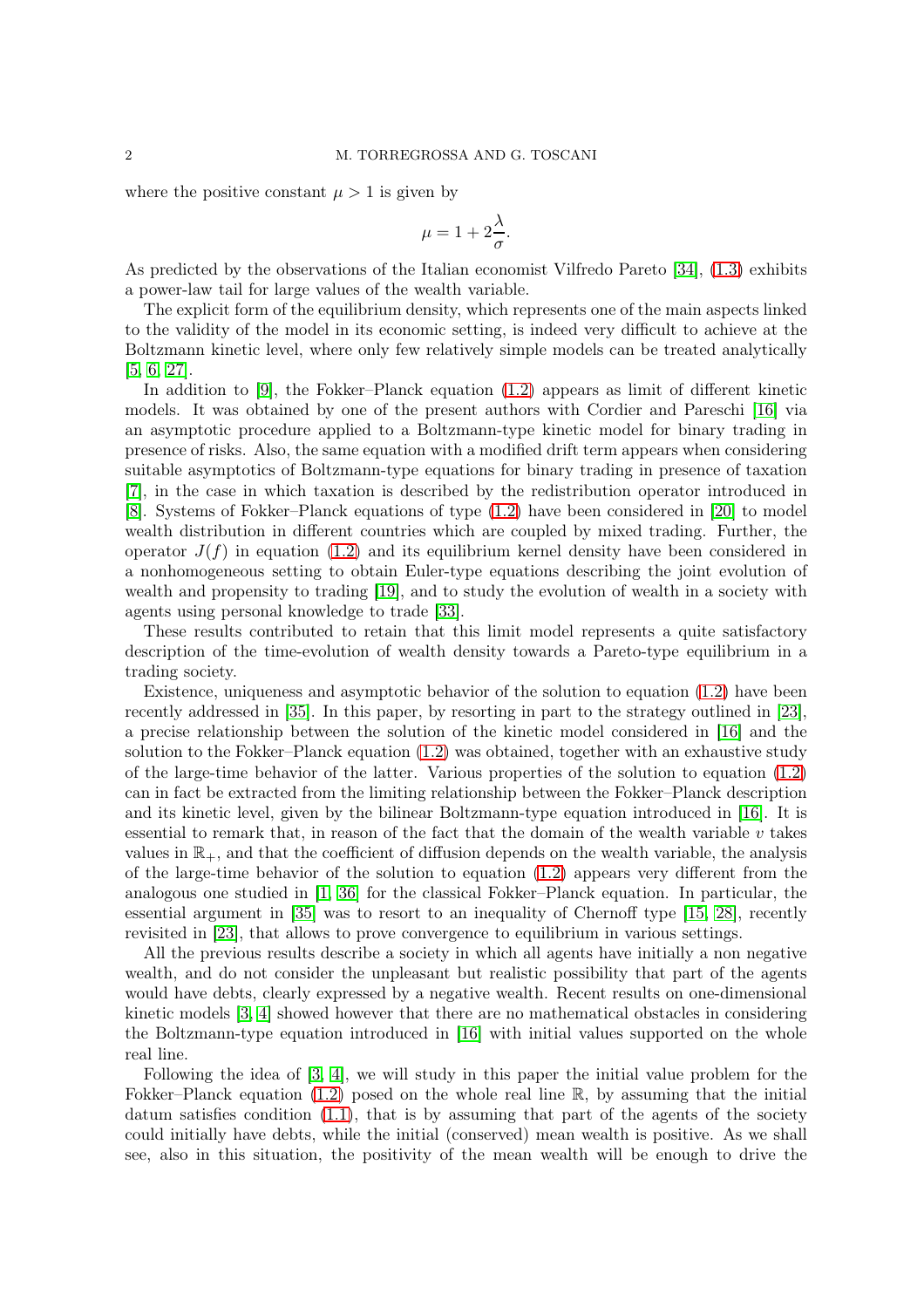solution towards the (unique) equilibrium density, still given by [\(1.3\)](#page-0-1). Also, the forthcoming analysis will clearly indicate that the initial-boundary value problem considered in [\[35\]](#page-22-7), in which the initial density is supported on the positive half-line, is simply a particular case of the general situation studied here. However, while the analysis of [\[35\]](#page-22-7) allows to conclude that the solution to the initial-boundary value problem for [\(1.2\)](#page-0-0) converges strongly towards the equilibrium density [\(1.3\)](#page-0-1) with an explicit rate, in the general situation discussed in this paper, we are able to show that exponential in time convergence to equilibrium takes place only in a weak setting, well described by resorting to Fourier based metrics.

As discussed in Section [3.3,](#page-12-0) the usual approach to convergence to equilibrium via entropy arguments fails in reason of the fact that in this situation the initial density and consequently the solution at each time  $t > 0$  is supported on the whole real line  $\mathbb{R}$ , while the equilibrium density is supported only on the positive half-line  $\mathbb{R}_+$ . This problem can be bypassed by resorting to entropy functionals different from the standard relative Shannon entropy. However, a detailed evaluation of the entropy production of the new entropy functional allows to conclude only with a result convergence in the classical  $L_1$  setting, without rate.

# 2. Main results

<span id="page-2-3"></span>2.1. Existence and uniqueness. Existence of a (unique) solution for the initial value problem for the Fokker–Planck equation can be recovered by means of the analysis done in [\[35\]](#page-22-7), which is based on the strong connection between equation [\(1.2\)](#page-0-0) and the kinetic equation of Bolzmann type introduced in [\[16\]](#page-22-9). Indeed, the existence proof in [\[35\]](#page-22-7) is based on the Fourier transformed version of the kinetic equation, and applies without any change even if the wealth variable takes values on the whole real line. However, while Fokker–Planck equations with variable coefficients and in presence of boundary conditions have been rarely studied [\[21\]](#page-22-17) (cf. also the book [\[22\]](#page-22-18) for a general view about boundary conditions for diffusion equations), in absence of boundaries, other results are available, which apply directly to the Fokker–Planck equation [\(1.2\)](#page-0-0).

Particular cases of Fokker–Planck type equations with variable coefficient of diffusion, mainly related to the linearization of fast diffusion equations have been studied in details (cf. [\[10\]](#page-21-8) and the references therein). Then, the initial value problem for Fokker-Planck type equations with general coefficients has been recently investigated by Le Bris and Lions in [\[29\]](#page-22-19). Their results allow to conclude that the initial value problem for equation [\(1.2\)](#page-0-0) has a unique solution for a large class of initial values. In one-dimension of space Le Bris and Lions consider Fokker-Planck equations in one of the the forms

<span id="page-2-0"></span>(2.1) 
$$
\frac{\partial}{\partial t}p(v,t) = \frac{1}{2}\frac{\partial}{\partial v^2}(\sigma^2(v)p(v,t)) + \frac{\partial}{\partial v}(b(v)p(v,t)),
$$

which corresponds to our case, equations in divergence form

(2.2) 
$$
\frac{\partial}{\partial t}p(v,t) = \frac{\partial}{\partial v}\left(\frac{1}{2}\sigma^2(v)\frac{\partial}{\partial v}p(v,t) + b(v)p(v,t)\right),
$$

and the so-called backward Kolmogorov equation

(2.3) 
$$
\frac{\partial}{\partial t}p(v,t) = \frac{1}{2}\sigma^2(v)\frac{\partial}{\partial v^2}p(v,t) - b(v)\frac{\partial}{\partial v}p(v,t).
$$

Let  $b^{\sigma}$  and the Stratonovich drift  $b^{s}$  be defined as

<span id="page-2-2"></span><span id="page-2-1"></span>
$$
b^{\sigma} = b - \frac{1}{2} \frac{\partial}{\partial v} \sigma^2, \quad b^s = b - \frac{1}{2} \sigma \frac{\partial}{\partial v} \sigma.
$$

Then, the following holds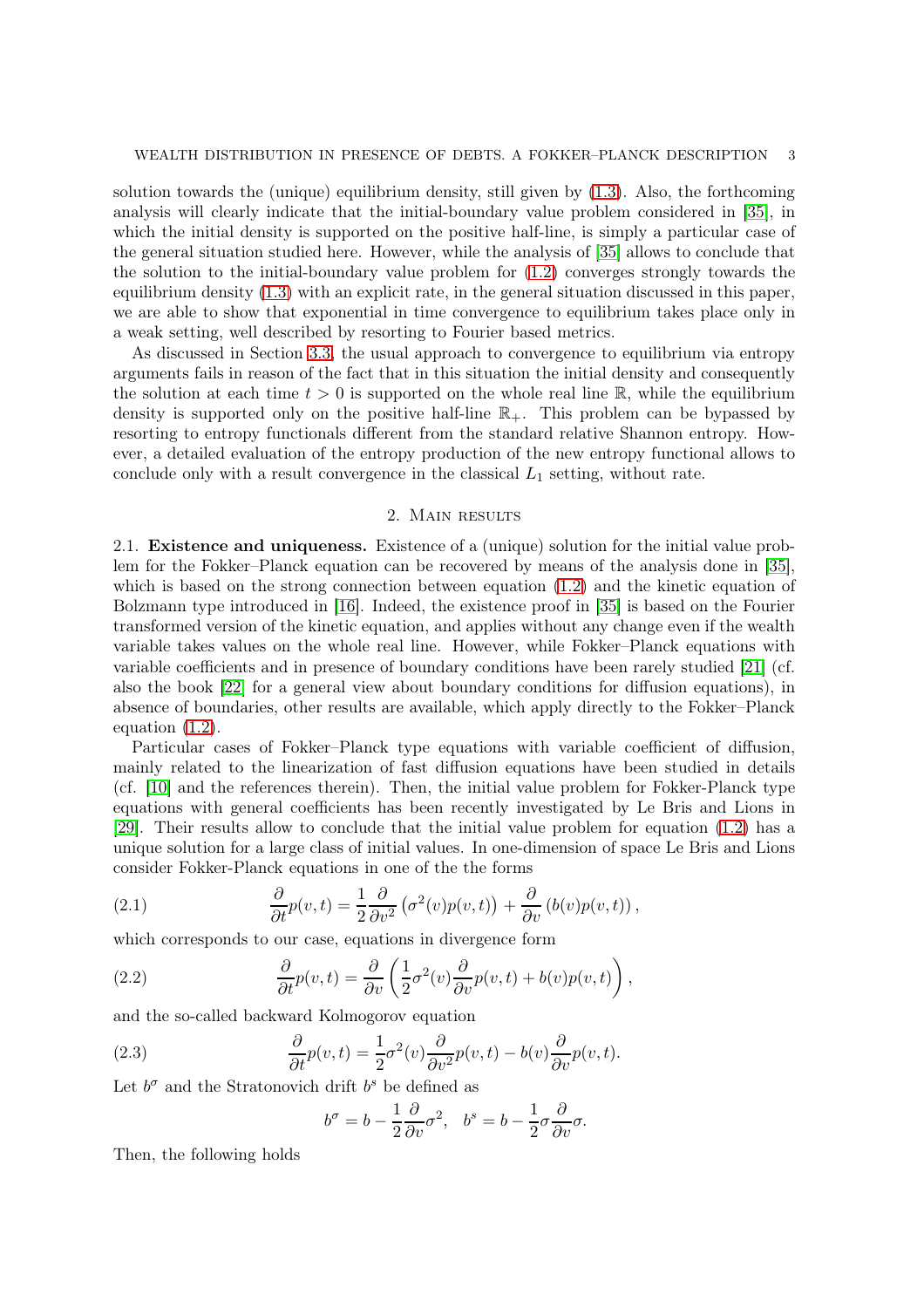<span id="page-3-0"></span>**Theorem 1.** ([\[29\]](#page-22-19)) Let us assume that any one of the three drift functions b,  $b^{\sigma}$  or  $b^{Strat}$ satisfies

(2.4) 
$$
b(v) \in W_{loc}^{1,1}(\mathbb{R}), \qquad \frac{\partial}{\partial v}b(v) \in L^{\infty}(\mathbb{R}), \qquad \frac{b(v)}{1+|v|} \in L^{1} + L^{\infty}(\mathbb{R}),
$$

and that  $\sigma$  satisfies

(2.5) 
$$
\sigma(v) \in W_{loc}^{1,2}(\mathbb{R}), \qquad \frac{\sigma(v)}{1+|v|} \in L^2 + L^{\infty}(\mathbb{R}).
$$

Then for each initial condition in  $L^1 \cap L^{\infty}(\mathbb{R})$  (resp.  $L^2 \cap L^{\infty}(\mathbb{R})$ ), the Fokker-Planck equation [\(2.1\)](#page-2-0), the Fokker-Planck equation of divergence form [\(2.2\)](#page-2-1), and the backward Kolmogorov equation [\(2.3\)](#page-2-2) all have a unique solution in the space

$$
(2.6) \qquad p \in L^{\infty}\big([0,T],L^{1}\cap L^{\infty}\big) \ \left(\text{resp. } L^{\infty}\big([0,T],L^{2}\cap L^{\infty}\big)\right), \ \sigma\frac{\partial}{\partial v}p \in L^{2}\big([0,T],L^{2}\big).
$$

The natural condition for the Fokker–Planck equation [\(1.2\)](#page-0-0) is to apply Theorem [1](#page-3-0) considering as initial value a probability density in  $L^1 \cap L^\infty(\mathbb{R})$ . To this extent, it is sufficient to rewrite equation [\(1.2\)](#page-0-0) in the divergence form

(2.7) 
$$
\frac{\partial}{\partial t}f = \frac{1}{2}\frac{\partial}{\partial v}\left(\sigma v^2 \frac{\partial}{\partial v}f\right) + \frac{\partial}{\partial v}\left[\left((\sigma + v) - \int f\right],
$$

that is the analogous of equation [\(2.2\)](#page-2-1), and to remark that in our case  $b(v) = (\sigma + v) -$  and  $\sigma(v) = \sigma^{1/2}v$ .

We obtain

<span id="page-3-1"></span>**Theorem 2.** Let  $f_0(v)$  belong to  $L^1 \cap L^\infty(\mathbb{R})$ . Then, the the Fokker–Planck equation [\(1.2\)](#page-0-0), for  $t \leq T$ , has a unique solution  $f(v, t)$  in the space

(2.8) 
$$
f(v,t) \in L^{\infty}([0,T],L^{1}\cap L^{\infty}), \ \ v\frac{\partial}{\partial v}f(v,t) \in L^{2}([0,T],L^{2}).
$$

2.2. Regularity. The regularity of the solution to the initial-boundary value problem for equation [\(1.2\)](#page-0-0) has been studied in [\[35\]](#page-22-7). For the sake of completeness, and for its consequences on the large-time behavior of the solution, we give here a short proof.

For any given smooth function  $\varphi(v)$ ,  $v \in \mathbb{R}$  let us consider the weak form of equation [\(1.2\)](#page-0-0)

<span id="page-3-3"></span>(2.9) 
$$
\frac{d}{dt} \int_{-\infty}^{+\infty} \varphi(v) f(v, t) dv = (\varphi, J(f)) = \int_{-\infty}^{+\infty} \left[ \frac{\sigma}{2} v^2 \varphi''(v) - \lambda (v - 1) \varphi'(v) \right] f(v, t) dv.
$$

Under the hypotheses of Theorem [2,](#page-3-1) by choosing  $\varphi(v) = e^{-i\xi v}$  we obtain the Fourier transformed version of the Fokker–Planck equation [\(1.2\)](#page-0-0)

(2.10) 
$$
\frac{\partial}{\partial t}\widehat{f}(\xi,t) = \widehat{J}(\widehat{f}) = \frac{\sigma}{2}\xi^2\frac{\partial^2}{\partial \xi^2}\widehat{f}(\xi,t) - \lambda\xi\frac{\partial}{\partial \xi}\widehat{f}(\xi,t) - i\lambda\xi\widehat{f}(\xi,t),
$$

where, as usual  $\hat{g}(\xi)$  denotes the Fourier transform of  $g(v)$ ,  $v \in \mathbb{R}$ 

<span id="page-3-2"></span>
$$
\widehat{g}(\xi) = \int_{\mathbb{R}} e^{-i\xi v} g(v) \, dv.
$$

Let  $\widehat{f}(\xi, t) = a(\xi, t) + ib(\xi, t)$ . Then the real and imaginary parts of  $\widehat{f}$  satisfy

(2.11) 
$$
\begin{aligned}\n\frac{\partial}{\partial t}a(\xi, t) &= \frac{\sigma}{2}\xi^2 \frac{\partial^2}{\partial \xi^2}a(\xi, t) - \lambda \xi \frac{\partial}{\partial \xi}a(\xi, t) + \lambda \xi b(\xi, t), \\
\frac{\partial}{\partial t}b(\xi, t) &= \frac{\sigma}{2}\xi^2 \frac{\partial^2}{\partial \xi^2}b(\xi, t) - \lambda \xi \frac{\partial}{\partial \xi}b(\xi, t) - \lambda \xi a(\xi, t).\n\end{aligned}
$$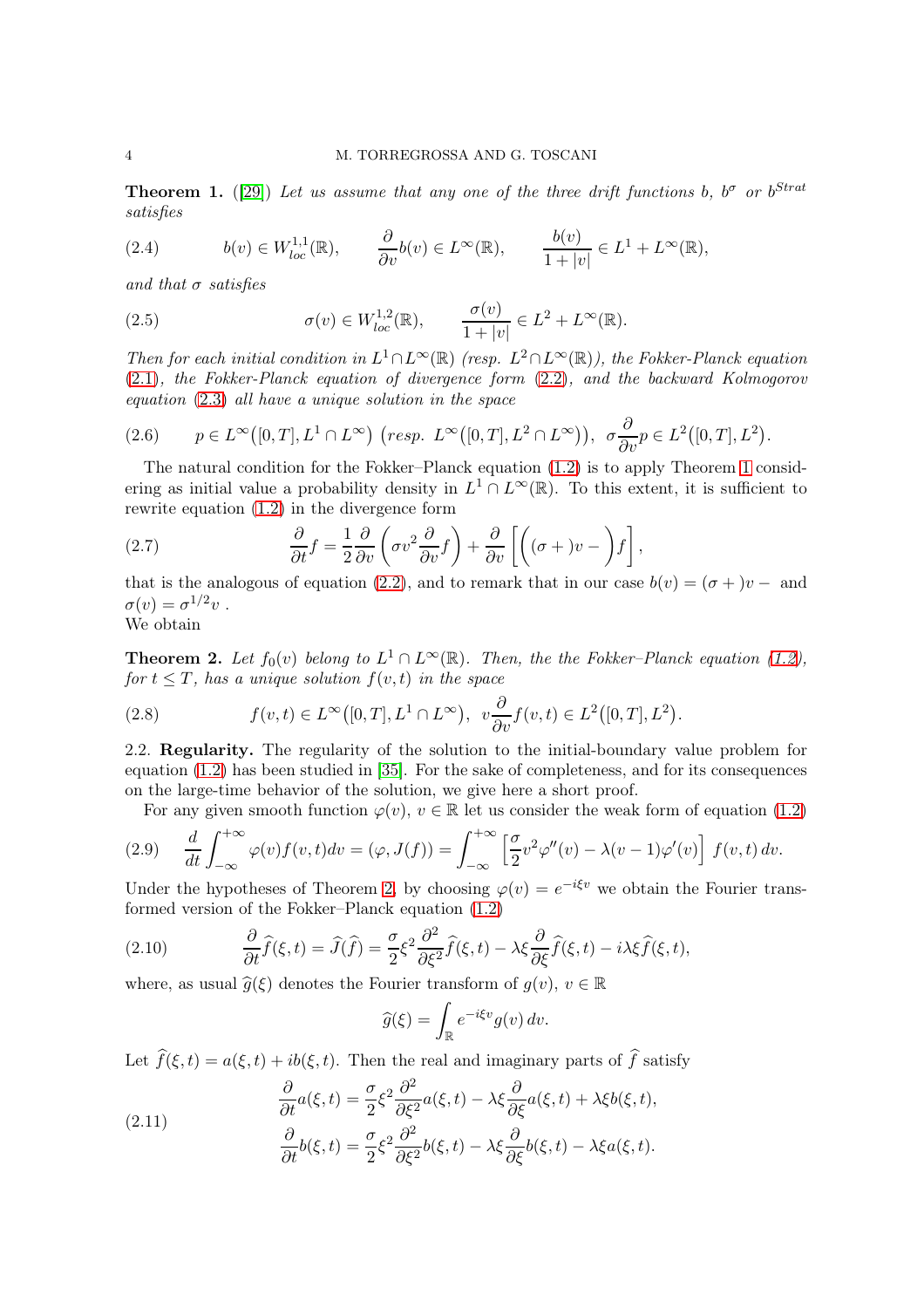Let us multiply equations  $(2.11)$  respectively by 2a and 2b. Summing up we get the evolution equation satisfied by  $|\widehat{f}(\xi, t)|^2$ .

(2.12) 
$$
\frac{\partial}{\partial t}|\widehat{f}|^2 = \sigma \xi^2 \left[ a \frac{\partial^2}{\partial \xi^2} a + b \frac{\partial^2}{\partial \xi^2} b \right] - \lambda \xi \frac{\partial |\widehat{f}|^2}{\partial \xi}.
$$

Hence, multiplying by  $|\xi|^p$  and integrating over  $\mathbb R$  with respect to  $\xi$ , we obtain the evolution equation of the  $\dot{H}_{p/2}$ -norm of  $f(v,t)$ , where, as usual, the homogeneous Sobolev space  $\dot{H}_s$ , is defined by the norm

$$
||f||_{\dot{H}_s} = \int_{\mathbb{R}} |\xi|^{2s} |\hat{f}|^2(\xi) d\xi.
$$

We obtain

(2.13) 
$$
\frac{\partial}{\partial t} \int_{\mathbb{R}} |\xi|^p |\hat{f}|^2 d\xi = \sigma \int_{\mathbb{R}} |\xi|^{2+p} \left[ a \frac{\partial^2}{\partial \xi^2} a + b \frac{\partial^2}{\partial \xi^2} b \right] d\xi - \lambda \int_{\mathbb{R}} \xi |\xi|^p \frac{\partial |\hat{f}|^2}{\partial \xi} d\xi,
$$

and integrating by parts the two integrals, it results

<span id="page-4-0"></span>
$$
(2.14) \frac{\partial}{\partial t} \int_{\mathbb{R}} |\xi|^p |\widehat{f}|^2 d\xi = (p+1) \left[ \frac{\sigma}{2} (p+2) + \lambda \right] \int_{\mathbb{R}} |\xi|^p |\widehat{f}|^2 d\xi - \sigma \int_{\mathbb{R}} |\xi|^{2+p} \left[ \left| \frac{\partial}{\partial \xi} a \right|^2 + \left| \frac{\partial}{\partial \xi} b \right|^2 \right] d\xi.
$$

Since the last integral in [\(2.14\)](#page-4-0) can be bounded from below [\[35\]](#page-22-7)

<span id="page-4-1"></span>
$$
\int_{\mathbb{R}} |\xi|^{2+p} \left[ \left| \frac{\partial}{\partial \xi} a \right|^2 + \left| \frac{\partial}{\partial \xi} b \right|^2 \right] d\xi \ge \frac{(p+1)^2}{4} \int_{\mathbb{R}} |\xi|^p |\hat{f}|^2 d\xi.
$$

we finally obtain

(2.15) 
$$
\frac{\partial}{\partial t}\int_{\mathbb{R}}|\xi|^p|\widehat{f}|^2 d\xi \le \frac{p+1}{2}\bigg[\sigma\frac{p+3}{2}+2\lambda\bigg]\int_{\mathbb{R}}|\xi|^p|\widehat{f}|^2 d\xi.
$$

The inequality [\(2.15\)](#page-4-1) implies that if the initial data has bounded  $\dot{H}_p$ -norm, then for all  $t > 0$ , the  $\dot{H}_p$ -norm of the solution remains bounded, even if not uniformly bounded with respect to time. We proved

<span id="page-4-2"></span>**Theorem 3.** ([\[35\]](#page-22-7)) Let  $f_0(v)$  be a probability density in  $\mathbb R$  that belongs to  $\dot{H}_r(\mathbb R)$ . Then, the  $\dot{H}_r$ -norm of the solution  $f(v,t)$  to the Fokker-Planck equation [\(1.2\)](#page-0-0), for  $t \leq T$ , still belongs to  $\dot{H}_r(\mathbb{R})$ , and

<span id="page-4-3"></span>(2.16) 
$$
\int_{\mathbb{R}} |\xi|^{2r} |\hat{f}|^{2}(t) d\xi \le \exp \left\{ \frac{2r+1}{2} \left[ \sigma \frac{2r+3}{2} + 2\lambda \right] t \right\} \int_{\mathbb{R}} |\xi|^{2r} |\hat{f}_{0}|^{2} d\xi.
$$

Remark 4. The difficulty of recovering the uniform boundedness of the  $\dot{H}_r(\mathbb{R})$ -norm of the solution to the Fokker–Planck equation [\(1.2\)](#page-0-0) is strictly related to the singularity of the coefficient of diffusion  $\sigma v^2$ , which vanishes in correspondence to the point  $v = 0$ . Indeed, as proven in [\[10\]](#page-21-8) for a similar Fokker–Planck equation with coefficient of diffusion  $1 + \sigma v^2$ , the uniform boundedness of the  $\dot{H}_r(\mathbb{R})$ -norm of the solution holds.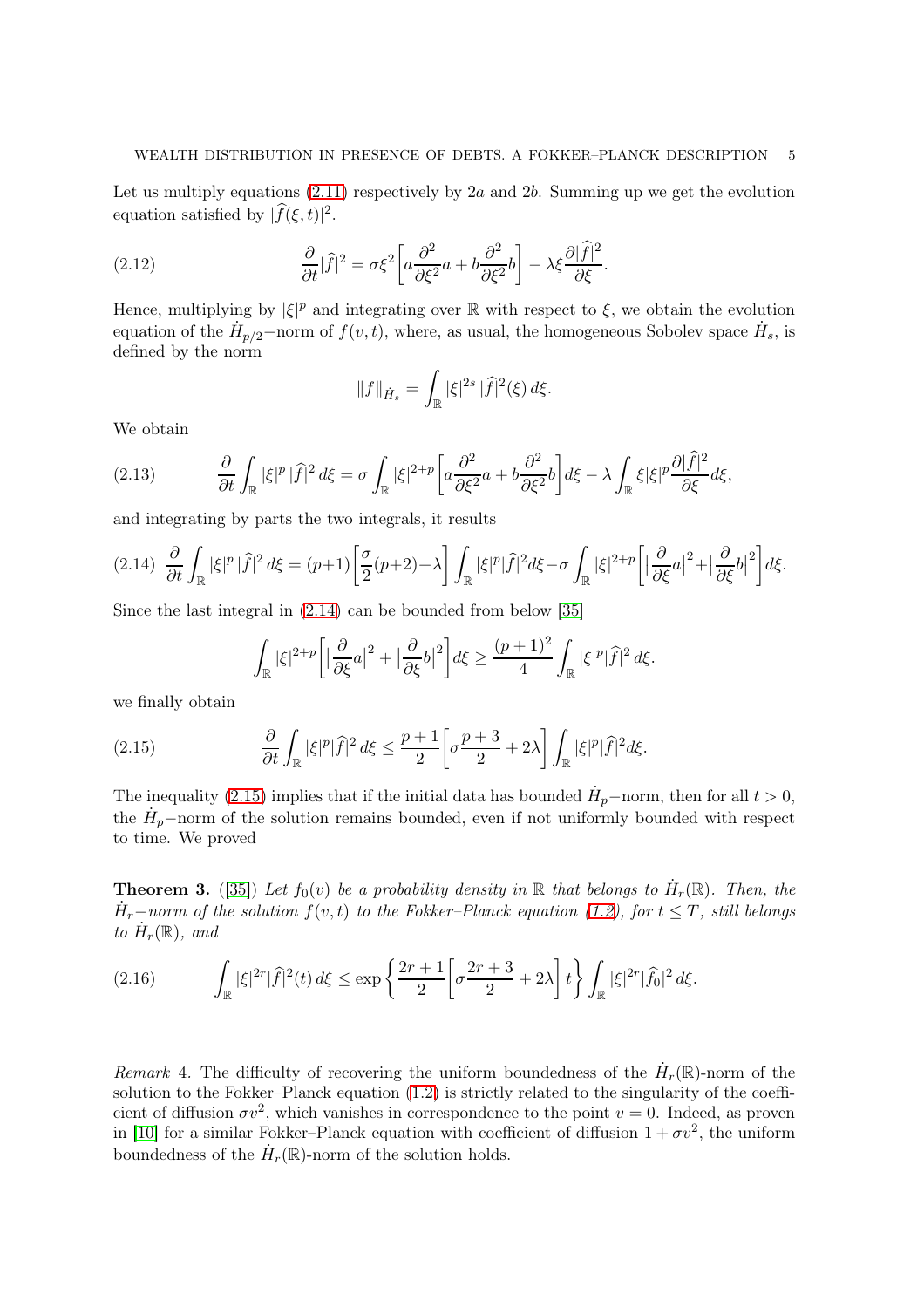#### 6 M. TORREGROSSA AND G. TOSCANI

2.3. Further properties. The analysis of [\[29\]](#page-22-19) do not care about the eventual preservation of positivity of the solutions to [\(2.1\)](#page-2-0). However, this property can be easily proved for equation [\(1.2\)](#page-0-0), by resorting to the same argument used in [\[35\]](#page-22-7) for the same equation posed in  $\mathbb{R}_+$ . Indeed, as proven in [\[35\]](#page-22-7), the solution to the Fokker–Planck equation [\(1.2\)](#page-0-0) is the limit of the solution to a kinetic equation of Boltzmann type, for which it is elementary to obtain the positivity property.

Positivity can however be proven directly by working on the Fokker–Planck equation, by resorting to the following argument [\[25\]](#page-22-20). Suppose the initial data  $f_0(v)$  (and hence the unique solution) to the Fokker–Planck equation [\(1.2\)](#page-0-0) are smooth and vanish for  $v = \pm \infty$ . Suppose moreover that  $f_0(v) \geq 0$ . Since the (smooth) initial value is non negative, for  $t \geq 0$ , every point  $v_m(t)$  in which  $f(v_m(t), t) = 0$  is either a local minimum, and

<span id="page-5-1"></span>(2.17) 
$$
\left. \frac{\partial}{\partial v} f(v, t) \right|_{v=v_m(t)} = 0, \quad \left. \frac{\partial^2}{\partial v^2} f(v, t) \right|_{v=v_m(t)} > 0.
$$

or a stationary point, and in this case

<span id="page-5-2"></span>(2.18) 
$$
\frac{\partial}{\partial v} f(v, t) \Big|_{v=v_m(t)} = 0, \quad \frac{\partial^2}{\partial v^2} f(v, t) \Big|_{v=v_m(t)} = 0.
$$

Computing derivatives, the Fokker–Planck equation [\(1.2\)](#page-0-0) can be written in the form

(2.19) 
$$
\frac{\partial}{\partial t}f(v,t) = \frac{\sigma}{2}v^2\frac{\partial^2}{\partial v^2}f(v,t) + [(2\sigma + \lambda)v - \lambda]\frac{\partial}{\partial v}f(v,t) + (\lambda + \sigma)f(v,t).
$$

Hence, evaluating [\(2.19\)](#page-5-0) at the point  $v = v_m(t)$ , and using [\(2.17\)](#page-5-1) shows that, if  $v_m(t) \neq 0$  is a local minimum

<span id="page-5-0"></span>
$$
\frac{\partial}{\partial t} f(v, t) \big|_{v=v_m(t)} = \frac{\sigma}{2} v_m(t)^2 \frac{\partial^2}{\partial v^2} f(v, t) \big|_{v=v_m(t)} > 0.
$$

This entails that the function  $f(v, t)$  is increasing in time at the point  $v = v_m(t)$ , unless  $v_m(t) = 0$ . Indeed, if the local minimum is attained at  $v_m(t) = 0$ 

$$
\frac{\partial}{\partial t}f(v,t)\big|_{v=0}=0,
$$

and  $f(0, t)$  remains equal to zero at any subsequent time.

If now  $v_m(t)$  is a stationary point, so that  $(2.18)$  holds,

$$
\frac{\partial}{\partial t} f(v, t) \big|_{v = v_m(t)} = 0,
$$

and  $f(v, t)$  remains equal to zero. Therefore

$$
\min_{x \in \mathbb{R}} f(v, t) \ge 0,
$$

and positivity follows. The proof for initial data satisfying the conditions of Theorem [2](#page-3-1) then follows first considering a suitable smoothing of the initial data, and then using the fact that at any subsequent time  $t > 0$ , the solution corresponding to the smoothed initial data converges to the solution of the original data when eliminating the initial smoothing.

<span id="page-5-3"></span>Remark 5. A further consequence of this analysis is that, if the initial datum vanishes on the half-line  $v \leq 0$ , in reason of the properties of the solution at the point  $v = 0$ , the solution at any subsequent time  $t \geq 0$  will remain equal to zero on the half-line  $v \leq 0$ .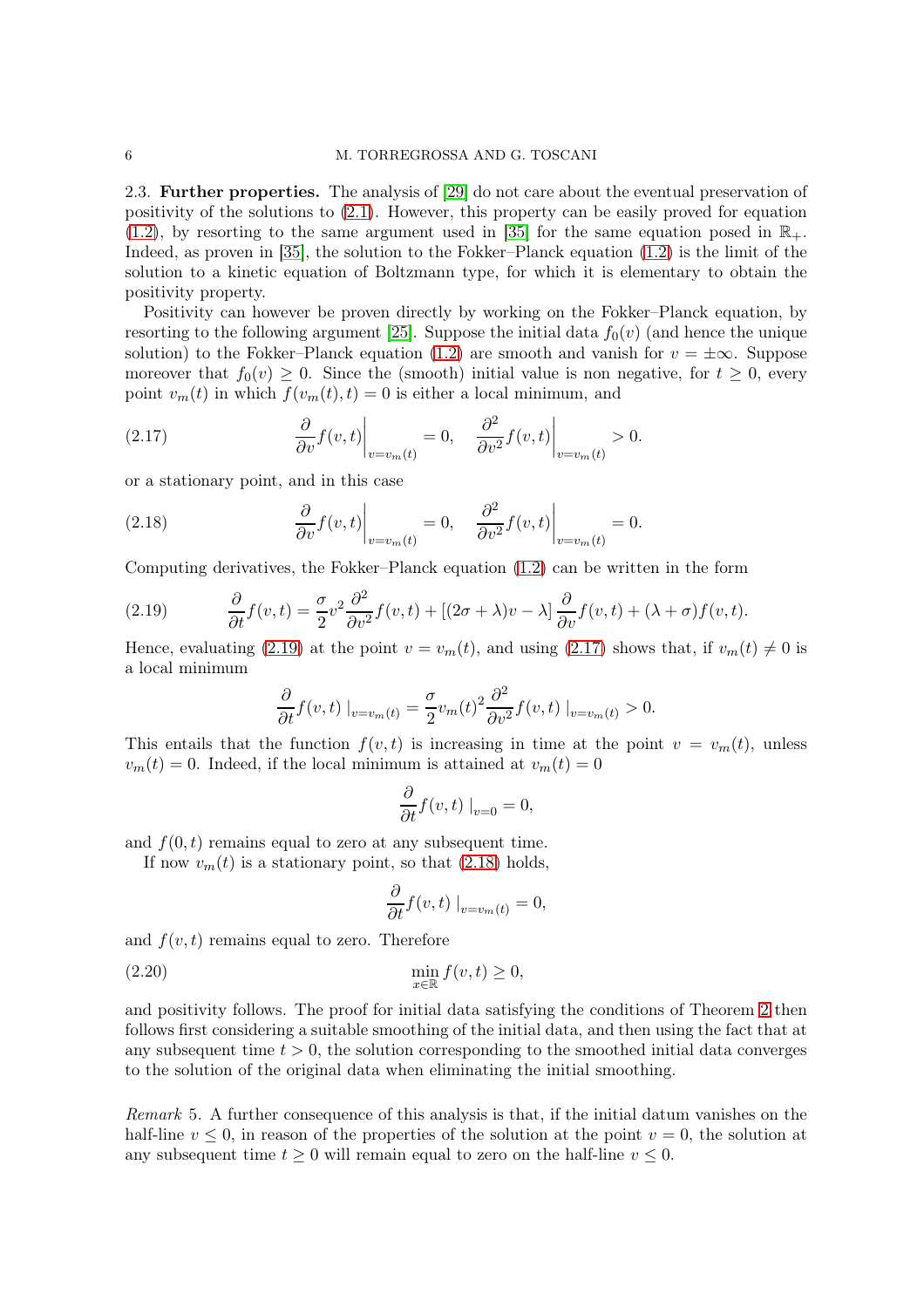Further results in this direction follows by studying the evolution of the mass located in the negative part of the real axis. To start with, consider that by evaluating [\(2.9\)](#page-3-3) with test functions  $\phi(v) = 1, v$  one obtains that, if the initial value  $f_0(v)$  vanishes for  $v = \pm \infty$ , the solution to [\(1.2\)](#page-0-0) satisfies

$$
\frac{d}{dt} \int_{-\infty}^{+\infty} f(v,t) dv = 0, \quad \frac{d}{dt} \int_{-\infty}^{+\infty} vf(v,t) dv = \lambda \left( - \int_{-\infty}^{+\infty} vf(v,t) dv + \int_{-\infty}^{+\infty} f(v,t) dv \right).
$$

Therefore, if the (nonnegative) initial value of the Fokker–Planck equation [\(1.2\)](#page-0-0) is a density function satisfying the normalization conditions

<span id="page-6-0"></span>(2.21) 
$$
\int_{-\infty}^{+\infty} f_0(v)(v) dv = 1; \quad \int_{-\infty}^{+\infty} vf_0(v)(v) dv = 1
$$

the solution  $f(v, t)$  to [\(1.2\)](#page-0-0) still satisfies conditions [\(2.21\)](#page-6-0). In other words, if the initial datum is a probability density with unit mean, then the solution at any subsequent time remains a probability density with unit mean.

A further interesting property of the solution can be extracted by analyzing the behaviour of the mass and the mean value separately on the left and right half-line. Let us denote by  $\rho_+(t)$  (respectively  $\rho_-(t)$ ) the fraction of the mass distributed on the positive half-line (respectively on the negative half-line) at time  $t \geq 0$ , that is

(2.22) 
$$
\rho_+(t) = \int_0^{+\infty} f(v, t) dv; \quad \rho_-(t) = \int_{-\infty}^0 f(v, t) dv.
$$

Let the initial value  $f_0(v) \in C(\mathbb{R})$  satisfy conditions [\(2.21\)](#page-6-0). Let  $H_n(v)$  be a smooth approximation to the Heaviside step function, for example the logistic function

$$
H_n(v) = \frac{1}{1 + e^{-2nv}}.
$$

Then, equation [\(2.9\)](#page-3-3) implies, for any  $t > 0$ 

$$
\int_{-\infty}^{+\infty} H_n(v) f(v, t) dv = \int_{-\infty}^{+\infty} H_n(v) f_0(v) dv +
$$

$$
+ \int_0^t \int_{-\infty}^{+\infty} \left[ \frac{\sigma}{2} v^2 H_n''(v) - \lambda (v - 1) H_n'(v) \right] f(v, s) dv ds.
$$

Letting  $n \to +\infty$ , and considering that  $H'_n(v)$  converges to a Dirac delta in zero, while  $v^2 H_n''(v)$  is a uniformly bounded function that converges pointwise to zero, we obtain

$$
\lim_{n \to +\infty} \int_0^t \int_{-\infty}^{+\infty} \left[ \frac{\sigma}{2} v^2 H_n''(v) - \lambda (v-1) H_n'(v) \right] f(v,s) dv ds = \int_0^t f(0,s) ds.
$$

Therefore, since for ant  $t \geq 0$ 

<span id="page-6-1"></span>
$$
\lim_{n \to +\infty} \int_{-\infty}^{+\infty} H_n(v) f(v, t) dv = \int_0^{+\infty} f(v, t) dv = \rho_+(t),
$$

it follows that

(2.23) 
$$
\rho_+(t) = \rho_+(0) + \int_0^t f(0, s) ds,
$$

namely that the mass in the positive half-line can not decrease if the mean value is positive.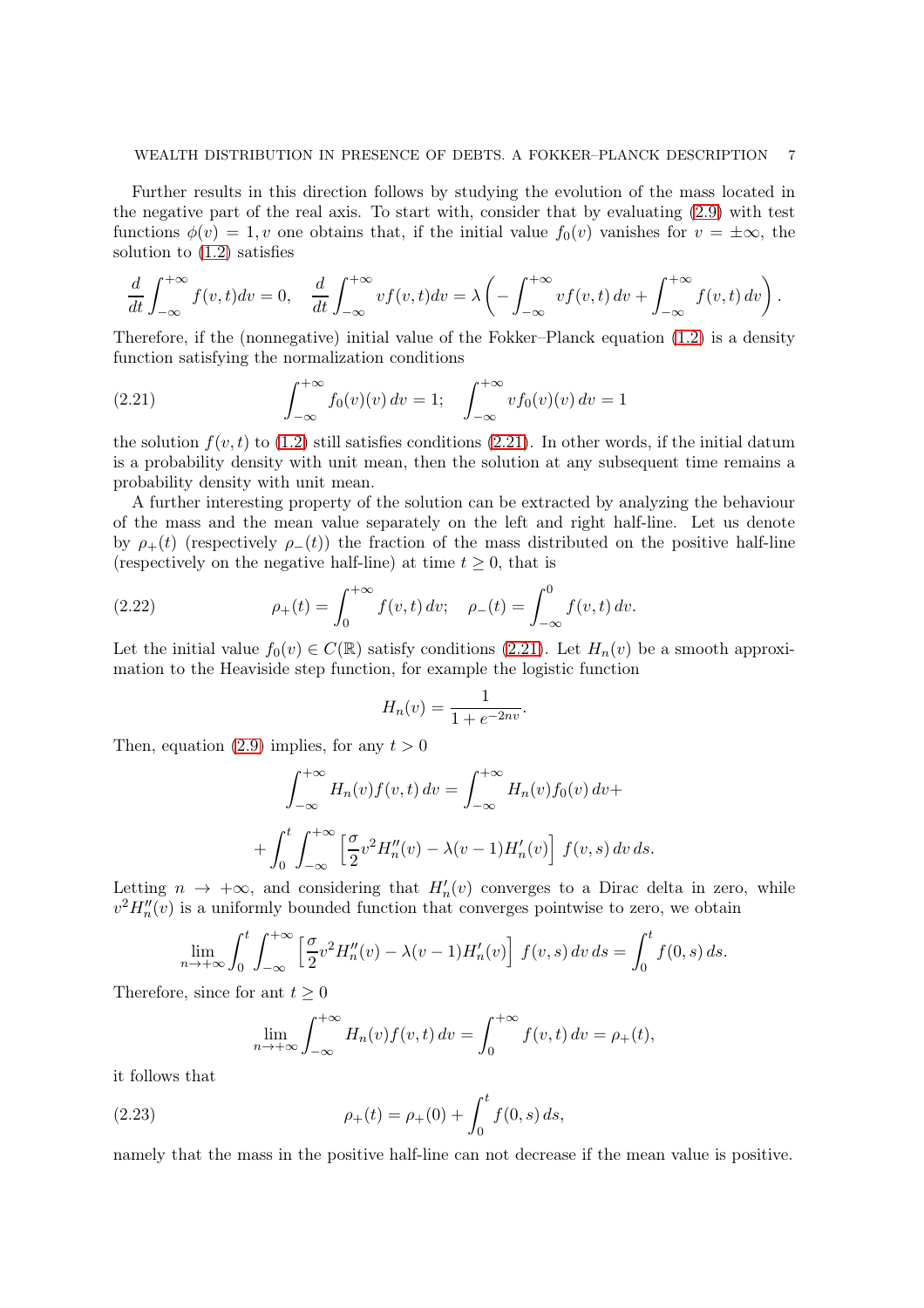With similar arguments it is possible to analyze the time behaviour of the parts of the mean value located on the positive and negative parts of the real line. Let us indicate these parts by  $m_{+}(t)$  and  $m_{-}(t)$ , where

(2.24) 
$$
m_+(t) = \int_0^{+\infty} v f(v, t) dv, \quad m_-(t) = \int_{-\infty}^0 v f(v, t) dv
$$

A direct computation shows that, for each time  $t > 0$ 

<span id="page-7-0"></span>(2.25) 
$$
m_{+}(t) = m_{+}(0) + \int_{0}^{t} (-\rho_{-}(s)m_{+}(s) + \rho_{+}(s)m_{-}(s)) ds,
$$

$$
m_{-}(t) = m_{-}(0) + \int_{0}^{t} ((\rho_{-}(s)m_{+}(s) - \rho_{+}(s)m_{-}(s)) ds.
$$

The choice of mean value  $m = 1 > 0$  implies  $m_{+}(t) = |m_{-}(t) + 1|$ . Therefore using this equality into the second equation in [\(2.25\)](#page-7-0) we obtain

<span id="page-7-1"></span>
$$
\frac{d}{dt}|m_{-}(t)| = -((\rho_{-}(t)m_{+}(t) - \rho_{+}(t)m_{-}(t)) = -(|m_{-}(t)| + \rho_{-}(t)|m_{-}(t)|) \leq -|m_{-}(t)|.
$$

Consequently, by Gronwall inequality we conclude that

$$
(2.26) \t\t\t |m_{-}(t)| \le |m_{-}(0)|e^{-t},
$$

and the negative part of the mean value decays exponentially fast towards zero. We can group the previous results into the following

<span id="page-7-2"></span>**Theorem 6.** Let  $f_0(v)$  be a probability density in R, satisfying the normalization conditions [\(2.21\)](#page-6-0). Then, the solution  $f(v, t)$  to the Fokker–Planck equation [\(1.2\)](#page-0-0) remains a probability density for each subsequent time  $t \geq 0$ , and satisfies conditions [\(2.21\)](#page-6-0). Moreover, the mass  $\rho_{+}(t)$  located on the positive part of the real line is non decreasing in time and [\(2.23\)](#page-6-1) holds. Also, the part of the mean value  $m_-(t)$  located on the negative part of the real axis is exponentially decreasing in time, and [\(2.26\)](#page-7-1) holds.

In the economic context, the consequences of Theorem [6](#page-7-2) appear relevant.

Remark 7. Equation [\(2.23\)](#page-6-1), coupled with the property of mass conservation, implies that, in the particular case in which the initial data is a smooth probability density which takes values only in the region  $v \geq 0$ , since the mass in this region can only increase, the solution at any subsequent time  $t > 0$  remains a smooth probability density distributed on the same region  $v > 0$ . This independently of any boundary condition one can introduce to justify mass and momentum conservation [\[23,](#page-22-13) [35\]](#page-22-7). This property can be easily relaxed to general probability measures initially taking values on the set  $v > 0$ . In other words, the lack of diffusion at the point  $v = 0$ , as outlined in Remark [5,](#page-5-3) is enough to maintain the whole mass, initially located on the positive part of the real line, on the same set.

Remark 8. The previous results about the time evolution of the mass and mean value located on the set  $v > 0$  show that the part of mass that is initially distributed on the negative halfspace (the debts) moves to the region  $v > 0$ , and this process is exponentially rapid in terms of the negative part of the mean value. However, since the regularity results of Theorem [3](#page-4-2) are not uniform with respect to time, it could happen that there is accumulation of the negative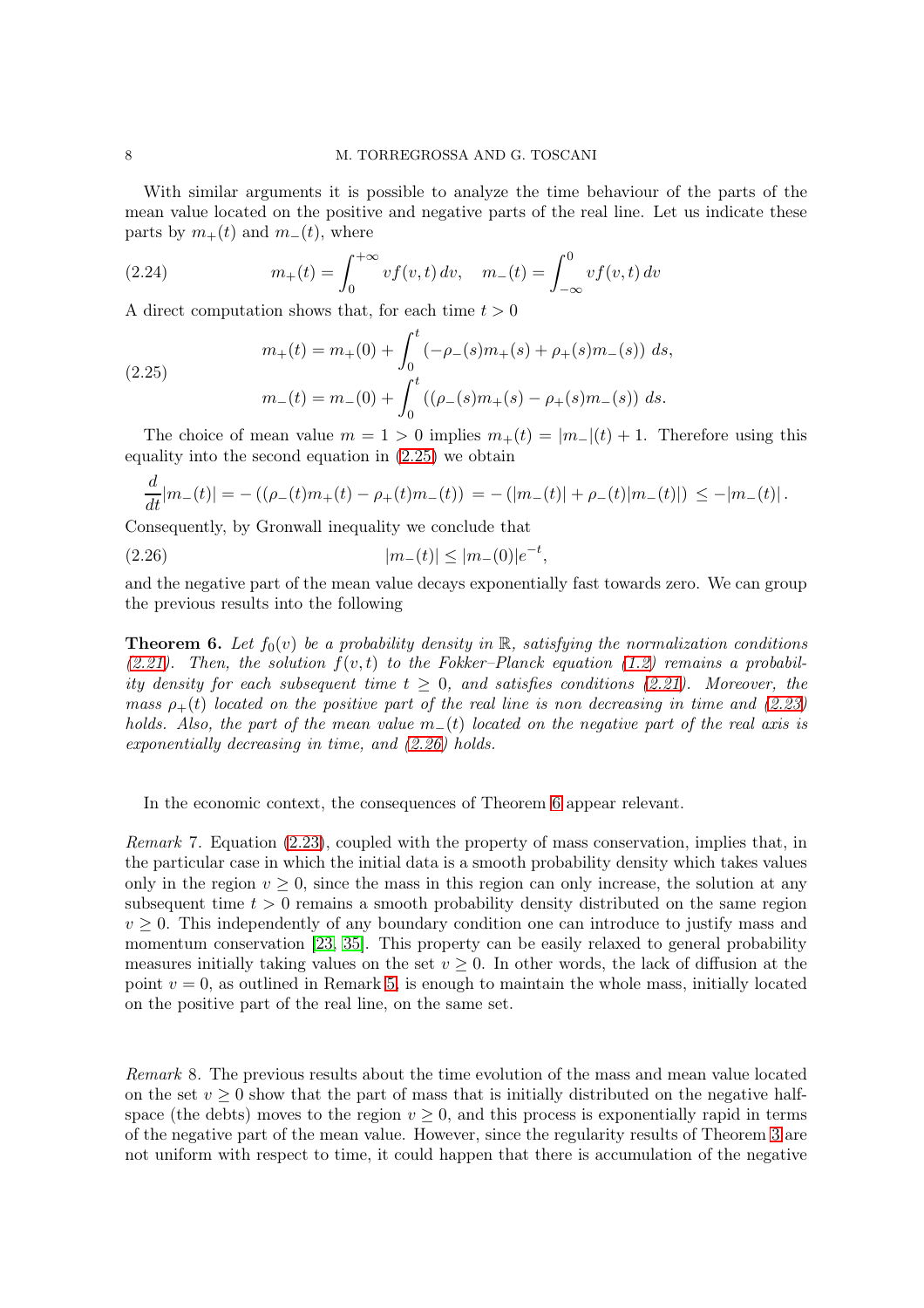fraction of the mass at the point  $v = 0$ , with the eventual formation of a Dirac delta in  $v = 0$ , namely the point in which there is no diffusion.

2.4. The stationary state. Let us consider the  $\Gamma$ -like distribution [\(1.3\)](#page-0-1), continuously extended to zero for  $v < 0$ 

<span id="page-8-0"></span>(2.27) 
$$
f_{\infty}(v) = \frac{(\mu - 1)^{\mu}}{\Gamma(\mu)} \frac{\exp\left(-\frac{\mu - 1}{v}\right)}{v^{1 + \mu}} \text{ if } v \ge 0; \qquad f_{\infty}(v) = 0 \text{ if } v < 0.
$$

where

<span id="page-8-3"></span>(2.28) 
$$
\mu = 1 + 2\frac{\lambda}{\sigma} > 1.
$$

It can be easily verified that the equilibrium distribution [\(2.27\)](#page-8-0) achieves its maximum value

(2.29) 
$$
\bar{f}_{\infty} = \frac{(\mu + 1)^{\mu + 1}}{\Gamma(\mu)(\mu - 1)} \exp(-(\mu + 1))
$$

at the point

$$
\bar{v} = \frac{\mu - 1}{\mu + 1}.
$$

Therefore it is increasing in the interval  $(0, \bar{v})$  and decreasing on  $(\bar{v}, +\infty)$ . Note that the value  $1+\mu$  defines the rate of decay at infinity of the power tailed distribution [\(2.27\)](#page-8-0). Consequently

(2.31) 
$$
\int_{\mathbb{R}} |v|^r f_{\infty}(v) dv < \infty
$$

if and only if  $r < \mu$ .

Then, owing to elementary properties of the Gamma function, it is immediate to conclude that, provided  $\mu > 2$ , the second moment of the steady state is bounded, and

<span id="page-8-2"></span>(2.32) 
$$
\int_{\mathbb{R}} f_{\infty}(v) dv = 1; \quad \int_{\mathbb{R}} v f_{\infty}(v) dv = 1; \quad \int_{\mathbb{R}} v^{2} f_{\infty}(v) dv = \frac{\mu - 1}{\mu - 2}.
$$

It follows that, if the initial value for the Fokker–Planck equation [\(1.2\)](#page-0-0) posed in the whole space R is a probability density function of mean value equal to one,  $f_{\infty}(v)$  is a smooth probability density with the same mean value, which in addition satisfies the Fokker–Planck equation [\(1.2\)](#page-0-0) on R. If in addition  $\mu > 2$ , and the initial value has the second moment bounded, then the second moment of the solution converges exponentially towards the second moment of  $f_{\infty}$ .

For  $n\in\mathbb{N}_+$  let us define

<span id="page-8-1"></span>
$$
M_n(t) = \int_{\mathbb{R}_+} v^n f(v, t) dv.
$$

Then [\[35\]](#page-22-7)

(2.33) 
$$
\frac{d}{dt}M_2(t) = (\sigma - 2\lambda)M_2(t) + 2\lambda.
$$

Hence, the value of the second moment stays bounded when  $\sigma < 2\lambda$  (or, what is the same  $\mu > 2$ , while it diverges in the opposite case. In the former case, solving equation [\(2.33\)](#page-8-1) we obtain

(2.34) 
$$
M_2(t) = e^{(\sigma - 2\lambda)t} \left( M_2(0) + \frac{2\lambda}{\sigma - 2\lambda} \right) + \frac{2\lambda}{2\lambda - \sigma},
$$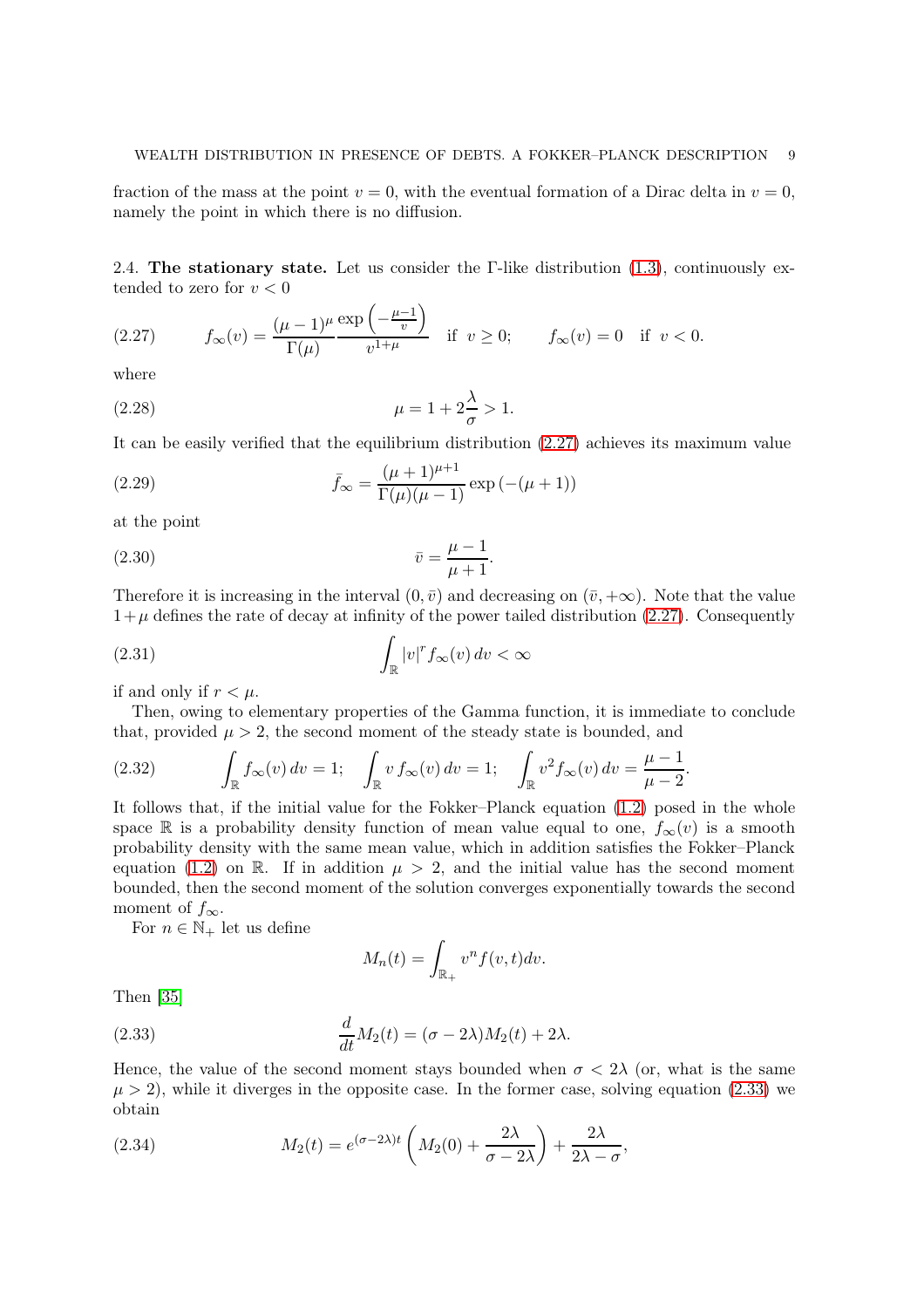which implies

$$
\lim_{t \to \infty} M_2(t) = \frac{2\lambda}{2\lambda - \sigma}.
$$

Thus,  $f_{\infty}(v)$  is the (unique) steady state of the Fokker–Planck equation with moments satisfying [\(2.32\)](#page-8-2). This clearly indicates that one could expect that, even starting with a probability density defined on the whole R, but with positive mean value (equal to one in our case), the solution to the initial value problem will converge in time towards the equilibrium [\(2.27\)](#page-8-0). A rigorous proof of this property will be presented in the next section.

Remark 9. It is clear that the evolution of the principal moments of the solution to the Fokker– Planck equation [\(1.2\)](#page-0-0) can be obtained recursively, and explicitly evaluated at the price of an increasing length of computations.

# 3. Convergence to equilibrium

3.1. Fourier based metrics. As shown in Section [2,](#page-2-3) in reason of the positivity property, and mass and momentum conservation of the solution of the Fokker–Planck equation [\(1.2\)](#page-0-0), one can always assume that both the solution and the steady state are probability densities satisfying [\(2.21\)](#page-6-0). This remark allows to use metrics for probability distributions to study convergence to equilibrium. This is a method that in kinetic theory of rarefied gases goes back to [\[24\]](#page-22-21), where convergence to equilibrium for the Boltzmann equation for Maxwell pseudo-molecules was studied in terms of a metric for Fourier transforms (cf. also [\[11,](#page-22-22) [31,](#page-22-23) [37\]](#page-23-0) for further applications).

For a given constant  $s > 0$  let  $\mathcal{M}_s$  be the set of probability measures  $\mu$  on the Borel subsets of R such that

<span id="page-9-0"></span>
$$
\int_{\mathbb{R}}|v|^{s}\,\mu(dv)<\infty,
$$

and let  $\mathcal{F}_s$  be the set of Fourier transforms of probability distributions  $\mu$  in  $M_s$ . A useful metric in  $\mathcal{F}_s$  has been introduced in [\[24\]](#page-22-21) in connection with the Boltzmann equation for Maxwell molecules, and subsequently applied in various contexts, which include kinetic models for wealth distribution [\[32\]](#page-22-1). For a given pair of random variables  $X$  and  $Y$  distributed according to  $\phi$  and  $\psi$  this metric reads

(3.1) 
$$
d_s(X,Y) = d_s(\phi,\psi) = \sup_{\xi \in \mathbb{R}} \frac{|\widehat{\phi}(\xi) - \widehat{\psi}(\xi)|}{|\xi|^s},
$$

As shown in [\[24\]](#page-22-21), the metric  $d_s(\phi, \psi)$  is finite any time the probability distributions  $\phi$  and  $\psi$  have equal moments up to [s], namely the entire part of  $s \in \mathbb{R}_{+}$ , or equal moments up to  $s-1$  if  $s \in \mathbb{N}$ , and it is equivalent to the weak<sup>\*</sup> convergence of measures for all  $s > 0$ . Among other properties, it is easy to see [\[24,](#page-22-21) [32\]](#page-22-1) that, for any random variable Z independent of X and  $Y$  and for any constant  $c$ 

(3.2) 
$$
d_s(X + Z, Y + Z) \le d_s(X, Y), \nd_s(cX, cY) = |c|^s d_s(X, Y).
$$

These properties classify  $d_s$  as an ideal probability metric in the sense of Zolotarev [\[38\]](#page-23-1).

Few years after the publication of [\[24\]](#page-22-21), Baringhaus and Grübel [\[2\]](#page-21-9), in connection with the study of convex combinations of random variables with random coefficients, considered a Fourier metric similar to [\(3.1\)](#page-9-0), defined by

(3.3) 
$$
D_s(X,Y) = D_s(\phi,\psi) = \int_{\mathbb{R}} \frac{|\widehat{\phi}(\xi) - \widehat{\psi}(\xi)|}{|\xi|^{1+s}} d\xi.
$$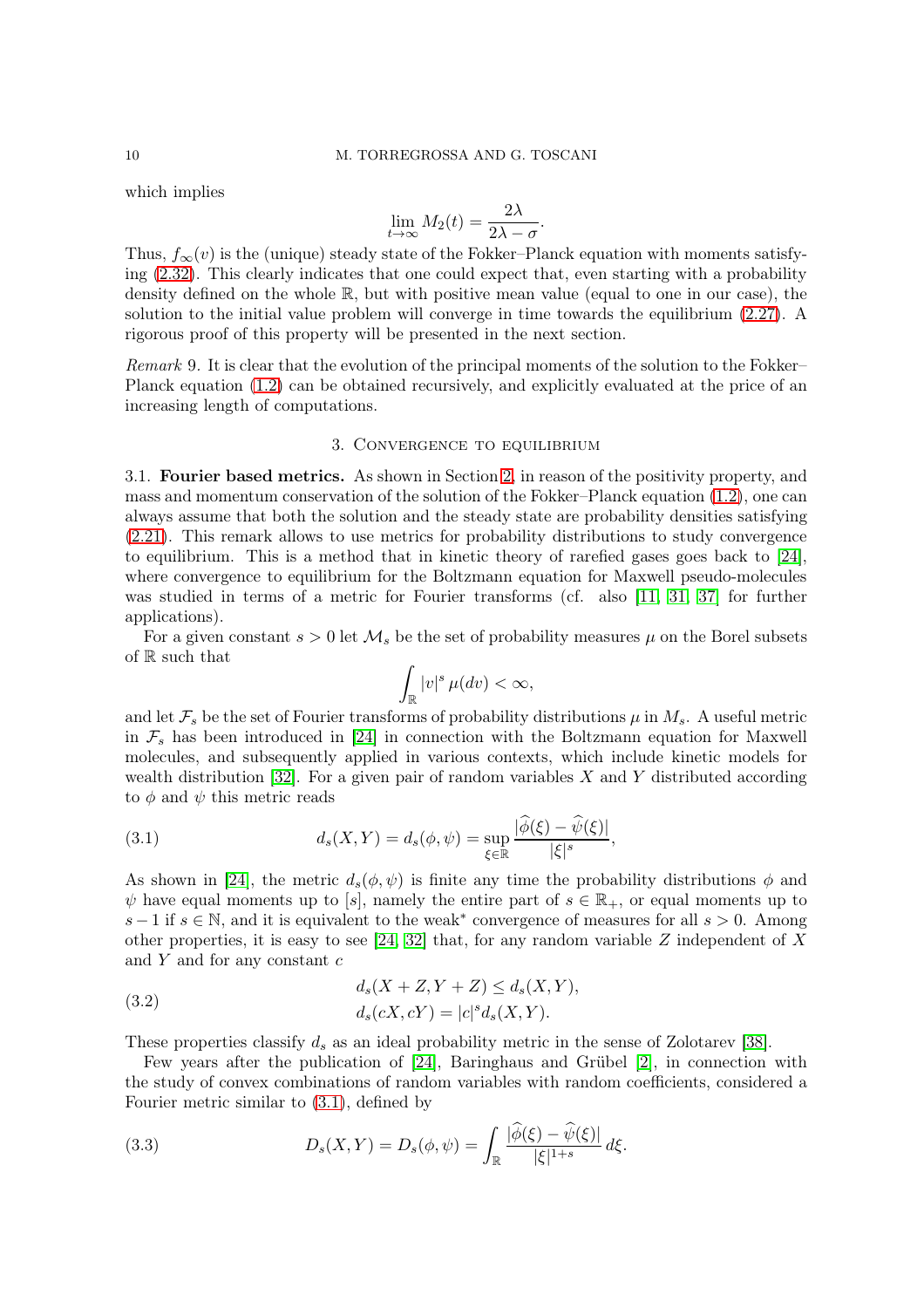As shown in [\[2\]](#page-21-9), also  $D_s$  as an ideal probability metric in the sense of Zolotarev, and for  $1 < s < 2$  the space  $\tilde{\mathcal{F}}_s \subset \mathcal{F}$  of probability distributions satisfying [\(2.21\)](#page-6-0) endowed with the metric  $D_s$  is complete.

It can be verified that the metrics  $d_s$  and  $D_s$  are strictly connected. In particular, if  $r < s$ ,  $D_r(\phi, \psi) \leq c(r, s) d_s(\phi, \psi)^{r/s}$ , where  $c(r, s)$  is a positive constant which depends only on r, s. Indeed, since  $|\widehat{\phi}(\xi)| \leq 1$ ,  $|\widehat{\psi}(\xi)| \leq 1$ , for any given positive constant R

$$
\int_{|\xi|>R}\frac{|\widehat{\phi}(\xi)-\widehat{\psi}(\xi)|}{|\xi|^{1+r}}\,d\xi\leq \int_{|\xi|>R}\frac{2}{|\xi|^{1+r}}\,d\xi=\frac{4}{rR^r}.
$$

On the other hand, on the interval  $|\xi \leq R|$ , for  $s > r$  it holds

$$
\int_{|\xi| \le R} \frac{|\widehat{\phi}(\xi) - \widehat{\psi}(\xi)|}{|\xi|^{1+r}} d\xi = \int_{|\xi| \le R} \frac{|\widehat{\phi}(\xi) - \widehat{\psi}(\xi)|}{|\xi|^s} \cdot \frac{1}{|\xi|^{1+r-s}} d\xi \le
$$
  

$$
d_s(\phi, \psi) \int_{|\xi| \le R} \frac{1}{|\xi|^{1+r-s}} d\xi = 2 d_s(\phi, \psi) \frac{R^{s-r}}{s-r}.
$$

Therefore, for for any given positive constant  $R$ 

<span id="page-10-0"></span>
$$
D_r(\phi, \psi) \le 2 d_s(\phi, \psi) \frac{R^{s-r}}{s-r} + \frac{4}{rR^r},
$$

and, optimizing over R we obtain, for  $s > r$ 

(3.4) 
$$
D_r(\phi, \psi) \leq c(r, s)d_s(\phi, \psi)^{r/s},
$$

where

(3.5) 
$$
c(r,s) = 2^{2-r/s} \frac{s}{r(s-r)}.
$$

This allows to conclude that for  $1 < r < 2$ , and for  $s > r$ , the space  $\tilde{\mathcal{F}}_s$  endowed with the metric  $d_s$  is complete.

New metrics on  $\mathcal{F}_s$  can be introduced according to the following definition. Let  $p \geq 1$ , and s > 0. For a given pair of random variables X and Y distributed according to  $\phi$  and  $\psi$  we define

(3.6) 
$$
D_{s,p}(X,Y) = D_{s,p}(\phi,\psi) = \left[ \int_{\mathbb{R}} |\xi|^{-(ps+1)} |\widehat{\phi}(\xi) - \widehat{\psi}(\xi)|^p d\xi \right]^{\frac{1}{p}}.
$$

The metric  $D_s$  corresponds to  $D_{s,1}$ , while the metric  $d_s$  is obtained by taking the limit  $p \to \infty$ of  $D_{s,p}$ . Moreover, for any given value of the constant p, the  $D_{s,p}$  metric is an ideal probability metric in the sense of Zolotarev. Proceeding as before, it is immediate to show that these metrics satisfy an inequality similar to [\(3.4\)](#page-10-0)

(3.7) 
$$
D_r(\phi, \psi) \leq c(p, r, s) d_s(\phi, \psi)^{r/s},
$$

where

(3.8) 
$$
c(p,r,s) = 2^{1-r/s} \left[ \frac{2s}{pr(s-r)} \right]^{\frac{1}{p}}.
$$

In addition, it can be shown that the  $D_{s,p}$ -metrics are strictly related each other. In fact, if  $p < q$  and  $r < s$ , by similar methods one proves that there exists a finite explicitly computable constant such that the following estimate holds

(3.9) 
$$
D_{r,p}(\phi,\psi) \le c(p,q,r,s)D_{s,q}(\phi,\psi)^{r/s}.
$$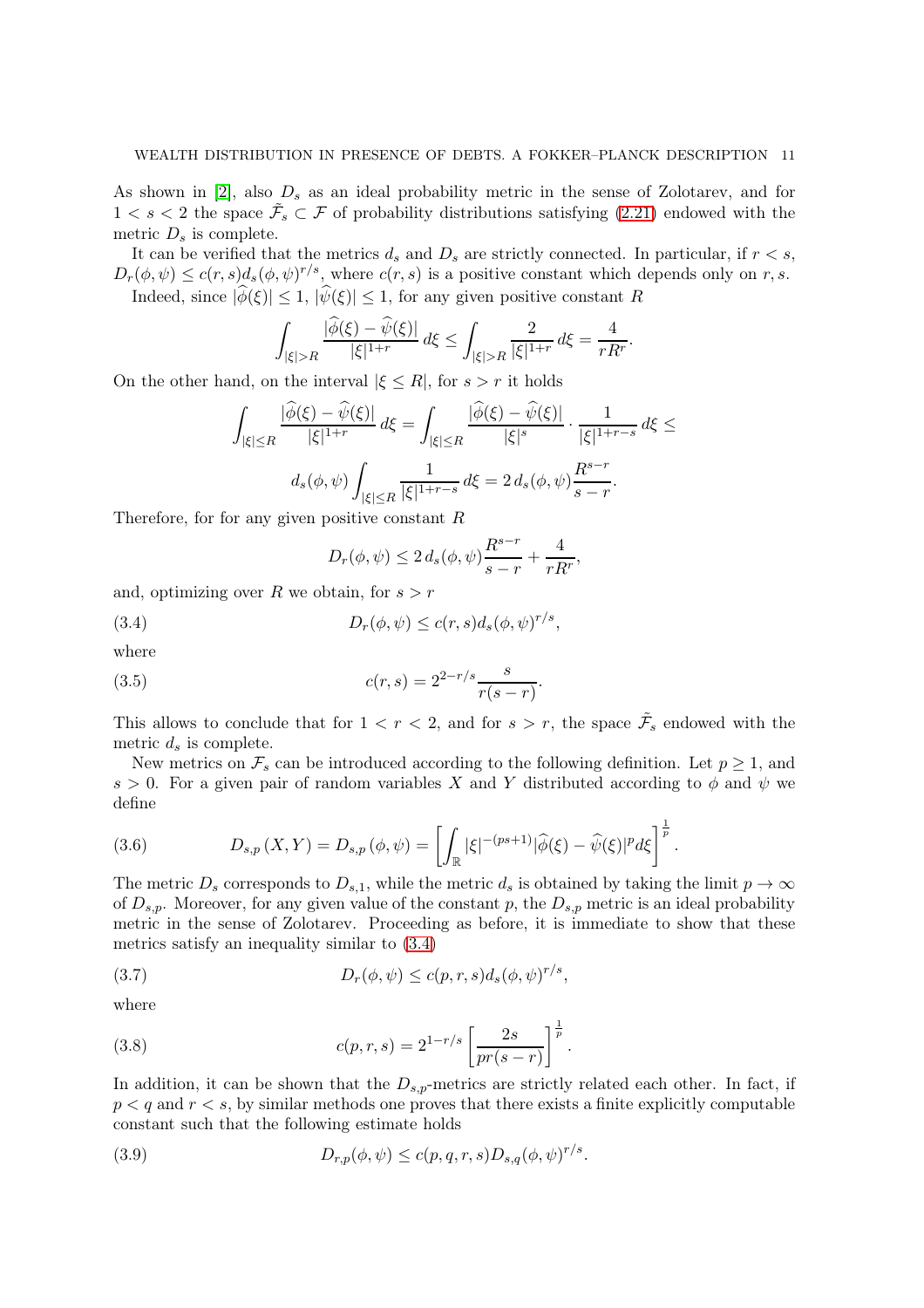A distinguished case is obtained by fixing  $p = 2$ . Then the  $D_{s,2}$  metric

(3.10) 
$$
D_{s,2}(\phi,\psi) = \left[ \int_{\mathbb{R}} |\xi|^{-(2s+1)} |\widehat{\phi}(\xi) - \widehat{\psi}(\xi)|^2 d\xi \right]^{\frac{1}{2}}.
$$

coincides with the distance between  $\phi$  and  $\psi$  in the homogeneous Sobolev space of fractional order with negative index  $H_{-q}$ , with  $q = s + 1/2$ , where, for  $h \in H_{-q}$ 

(3.11) 
$$
||h||_{\dot{H}_{-q}} = \int_{\mathbb{R}} |\xi|^{-2q} |\hat{h}(\xi)|^2 d\xi.
$$

<span id="page-11-0"></span>3.2. Convergence in Fourier metric. Convergence to equilibrium of the solution to the Fokker–planck equation [\(1.2\)](#page-0-0) in the metric  $D_{s,2}$  is an easy consequence of the result of Theorem [3.](#page-4-2) Indeed, looking at its proof it is immediate to notice that all computations leading to formula  $(2.16)$  still holds when  $r < 0$ . Moreover, thanks to the linearity of the Fokker– Planck equation [\(1.2\)](#page-0-0), formula [\(2.16\)](#page-4-3) remains valid if we substitute  $f(v, t)$  with the difference  $f(v, t) - f_{\infty}(v)$ . Hence, by setting  $r = -(s + 1/2)$  we obtain

(3.12) 
$$
D_{s,2}(f(t), f_{\infty}) = \left[ \int_{\mathbb{R}} |\xi|^{-(2s+1)} |\widehat{f}(\xi) - \widehat{f}_{\infty}(\xi)|^2 d\xi \right]^{\frac{1}{2}} \leq
$$

$$
\exp \left\{ -\frac{s}{2} ((1-s)\sigma) + 2\lambda \right\} \left[ \int_{\mathbb{R}} |\xi|^{-(2s+1)} |\widehat{f}_{0}(\xi) - \widehat{f}_{\infty}(\xi)|^2 d\xi \right]^{\frac{1}{2}} =
$$

$$
\exp \left\{ -\frac{s}{2} ((1-s)\sigma) + 2\lambda \right\} D_{s,2} (f_{0}, f_{\infty}).
$$

Therefore, if the exponent is negative, there is exponential convergence in  $D_{s,2}$ -metric of the solution  $f(v, t)$  towards the steady distribution  $f_{\infty}(v)$ . This happens if

$$
(3.13)\t\t\t s < 1 + 2\frac{\lambda}{\sigma} = \mu
$$

where the constant  $\mu$  has been defined in [\(2.28\)](#page-8-3), and characterizes the decay at infinity of the stationary distribution  $f_{\infty}(v)$ . Note that, since  $\mu > 1$ , by taking  $s = 1$  we obtain that convergence to equilibrium holds for all initial values satisfying  $(2.21)$  at a rate  $2\lambda$ , which results to be independent of the coefficient of diffusion  $\sigma$  of the Fokker–Planck equation [\(1.2\)](#page-0-0). Hence we have

<span id="page-11-1"></span>**Theorem 10.** Let  $f_0(v)$  be a probability density in R satisfying [\(2.21\)](#page-6-0), and such that  $D_{s,2}(f_0, f_\infty)$ is finite for some  $s < \mu$ , where  $\mu$  is defined in [\(2.28\)](#page-8-3). Then, the solution to the Fokker–Planck equation [\(1.2\)](#page-0-0) posed in the whole space  $\mathbb R$  is exponentially converging to the equilibrium density  $f_{\infty}$  in  $D_{2,s}$ -metric and the following decay holds

(3.14) 
$$
D_{2,s}(f(t), f_{\infty}) \le \exp \left\{-\frac{s}{2}((1-s)\sigma) + 2\lambda\right\} D_{2,s}(f_0, f_{\infty}).
$$

It is immediate to verify that the rate of decay to equilibrium is maximum when  $s = \mu/2$ . In this case, provided  $D_{2,\mu/2}(f_0, f_{\infty}) < \infty$ 

(3.15) 
$$
D_{2,\mu/2}(f(t), f_{\infty}) \le \exp\left\{-\frac{\sigma\mu^2}{8}\right\} D_{2,\mu/2}(f_0, f_{\infty}).
$$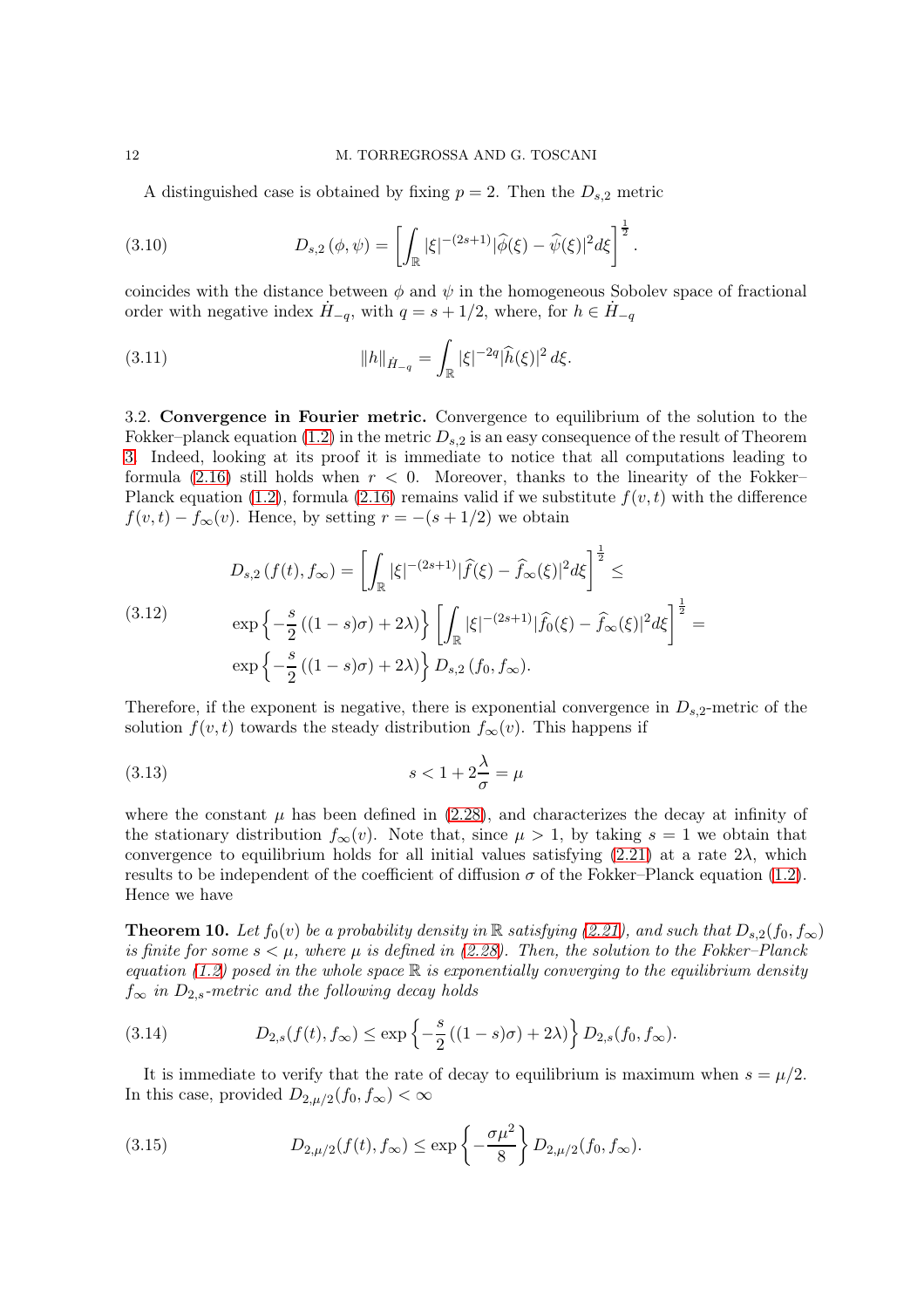<span id="page-12-0"></span>3.3. The monotonicity of relative entropy. The result of Section [3.2](#page-11-0) shows that, at least in a weak sense, there is exponential convergence of the solution to the Fokker–Planck equation [\(1.2\)](#page-0-0) posed in the whole space towards the unique steady state  $f_{\infty}(v)$  defined in [\(2.27\)](#page-8-0). As usual for this type of equations [\[23\]](#page-22-13), to obtain stronger convergence results, tipically in  $L^1(\mathbb{R})$ , a classical method is to resort to the study of the time decay of various Lyapunov functionals involving the solution  $f(v, t)$  and the steady state.

Among these functionals, a leading rule is usually assumed by the relative Shannon entropy  $H(f, h)$ , where, for any given pair of probability densities f, h

(3.16) 
$$
H(f, h) = \int_{\mathbb{R}} f(v) \log \frac{f(v)}{h(v)} dv.
$$

However, since in our case the steady state [\(2.27\)](#page-8-0) is supported on the positive real line, while the initial value is in general supported on the whole real line, the Shannon entropy  $H(f(t), f_{\infty})$  of the solution  $f(v, t)$  to the Fokker–Planck equation [\(1.2\)](#page-0-0) relative to the steady state  $f_{\infty}(v)$  is unbounded, and consequently useless.

A related relative entropy which appears more appropriate to treat the present problem is the so-called Jensen-Shannon entropy, introduced by Lin in [\[30\]](#page-22-24). Given the pair of probability densities f, h, and a constant  $0 < \alpha < 1$ , the Jensen-Shannon entropy  $H_{\alpha}$  of f relative to h is defined by

<span id="page-12-1"></span>(3.17) 
$$
H_{\alpha}(f,h) = \int_{\mathbb{R}} f(v) \log \frac{f(v)}{\alpha f(v) + (1-\alpha)h(v)} dv.
$$

Note that, since the convex combination  $\alpha f + (1 - \alpha)h$  of the two probability densities f and h is still a probability density, say  $h_{\alpha}$ , the Jensen-Shannon entropy  $H_{\alpha}$  of f relative to h is simply the Shannon entropy of f relative to  $h_{\alpha}$ . The main properties of these entropies have been studied in [\[30\]](#page-22-24) (cf. also [\[23\]](#page-22-13)). In particular, thanks to Lemma 27 in [23] the Jensen–Shannon entropy of two probability densities is always bounded.

Let  $g(v,t) = \alpha f(v,t) + (1-\alpha)f_\infty(v)$ . Thanks to [\(2.21\)](#page-6-0) and [\(2.32\)](#page-8-2), it follows that  $g(v,t)$ is a probability density of unit mean. Moreover, since both  $f(v, t)$  and  $f_{\infty}(v)$  are solutions to the linear Fokker–Planck equation [\(1.2\)](#page-0-0),  $g(v, t)$  is itself a solution to (1.2). Note that for  $v \leq 0$ ,  $f(v)/g(v) = 1/\alpha$ . Moreover, if  $v > 0$ ,  $f(v)/g(v) \leq 1/\alpha$ . Since for  $r \geq 0$  the function  $r \log r$  is bounded from below, writing

$$
H_{\alpha}(f, f_{\infty}) = \int_{\mathbb{R}} \left( \frac{f(v)}{g(v)} \log \frac{f(v)}{g(v)} \right) g(v) dv,
$$

it is immediate to conclude that  $H_{\alpha}(f, f_{\infty})$  is well defined and bounded from above and below independently of the regularity of the initial data.

In what follows, to avoid inessential difficulties in the forthcoming computations, we will assume that the initial density  $f_0(v)$  (and consequently the solution  $f(v, t)$ ), is smooth and has enough moments bounded.

To compute the the evolution of the Jensen–Shannon entropy, let us first remark that

$$
\int_{-\infty}^{0} f(v, t) \log \frac{f(v, t)}{\alpha f(v, t) + (1 - \alpha) f_{\infty}(v)} dv = \log \frac{1}{\alpha} \int_{-\infty}^{0} f(v, t) dv.
$$

Since, according to [\(2.23\)](#page-6-1) the mass in the negative half-line can not increase, and  $\log \frac{1}{\alpha} > 0$ , the part of Jensen–Shannon entropy relative to the domain  $v \leq 0$  is nonincreasing in time.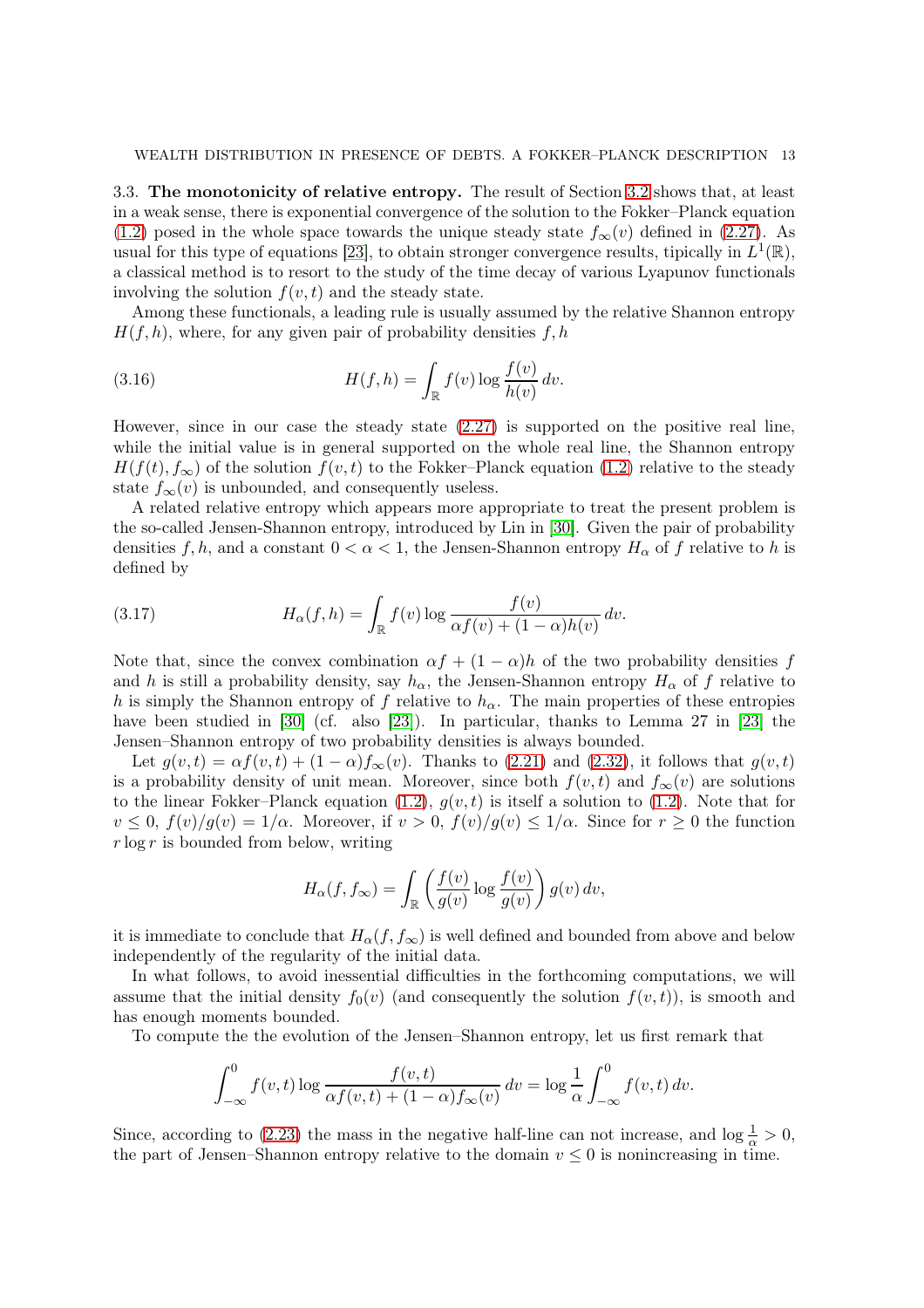<span id="page-13-0"></span>On the set  $(\varepsilon, +\infty)$  we have

(3.18) 
$$
\frac{d}{dt} \int_{\varepsilon}^{\infty} f \log \frac{f}{g} dv = \int_{\varepsilon}^{\infty} \left\{ \log \frac{f}{g} \frac{\partial^2}{\partial v^2} (v^2 f) - \frac{f}{g} \frac{\partial^2}{\partial v^2} (v^2 g) \right\} dv + \int_{\varepsilon}^{\infty} \left\{ \log \frac{f}{g} \frac{\partial}{\partial v} [(v-1)f] - \frac{f}{g} \frac{\partial}{\partial v} [(v-1)g] \right\} dv.
$$

Using the identity  $f/g = (v^2 f)/(v^2 g)$ , that clearly holds when  $v \in (\varepsilon, +\infty)$ , integration by parts gives (cf. the proof of Proposition 25 in [\[23\]](#page-22-13))

(3.19) 
$$
\int_{\varepsilon}^{+\infty} \left\{ \log \frac{v^2 f}{v^2 g} \frac{\partial^2}{\partial v^2} (v^2 f) - \frac{v^2 f}{v^2 g} \frac{\partial^2}{\partial v^2} (v^2 g) \right\} dv = \left[ \log \frac{f}{g} \frac{\partial}{\partial v} (v^2 f) - \frac{f}{g} \frac{\partial}{\partial v} (v^2 g) \right]_{\varepsilon}^{+\infty} - \int_{\varepsilon}^{+\infty} v^2 f \left[ \frac{\partial}{\partial v} \log \frac{f}{g} \right]^2 dv.
$$

The contribution of the border term at infinity can be easily shown to vanish provided  $f(v, t)$ has moments bounded of order  $2 + \delta$  for some  $\delta > 0$ . Indeed, given p, q conjugate exponents, namely such that  $1/p + 1/q = 1$ 

$$
\left|\log\frac{f}{g}\frac{\partial}{\partial v}(v^2f)\right| = \left|\left(\frac{f}{g}\right)^{1/q}\log\frac{f}{g}\left(\frac{v^2g}{v^2f}\right)^{1/q}\frac{\partial}{\partial v}(v^2f)\right| \leq C_q(v^2g)^{1/q}p\left|\frac{\partial(v^2f)^{1/p}}{\partial v}\right|.
$$

In the previous inequality we defined

$$
C_q = \sup \left| \left( \frac{f}{g} \right)^{1/q} \log \frac{f}{g} \right|,
$$

which is bounded in reason of the fact that  $f/g \leq 1/\alpha$ . Moreover, by Hölder inequality, whenever  $p/q \leq \delta/2$ 

$$
\int_{\mathbb{R}} (v^2 f)^{1/p} dv = \int_{\mathbb{R}} (v^2 f)^{1/p} (1 + v^2)^{1/q} (1 + v^2)^{-1/q} dv \le
$$

$$
\left( \int_{\mathbb{R}} v^2 (1 + v^2)^{p/q} f dv \right)^{1/p} \left( \int_{\mathbb{R}} (1 + v^2)^{-1} dv \right)^{1/q} \le C.
$$

Consequently, as soon as  $p/q \leq \delta/2$ , both the smooth functions  $v^2g$  and  $(v^2f)^{1/p}$  are integrable, and

(3.20) 
$$
\lim_{v \to \infty} (v^2 g)^{1/q} \left| \frac{\partial (v^2 f)^{1/p}}{\partial v} \right| = 0.
$$

Analogous arguments can be used to prove that

(3.21) 
$$
\lim_{v \to \infty} \frac{f}{g} \frac{\partial}{\partial v} (v^2 g) = 0.
$$

On the other extremal point, the choice  $p = q = 2$  gives

$$
\left|\log\frac{f}{g}\frac{\partial}{\partial v}(v^2f)\right|\leq 2C_2(v^2g)^{1/2}\left|\frac{\partial(vf^{1/2})}{\partial v}\right|=2C_2\left|vg^{1/2}\left(v\frac{\partial f^{1/2}}{\partial v}+f^{1/2}\right)\right|.
$$

Then, considering that both f and g are smooth, and  $f^{1/2} \in L^2(\mathbb{R})$ , one obtains

(3.22) 
$$
\lim_{v \to 0} (v^2 g)^{1/2} \left| \frac{\partial (v^2 f)^{1/2}}{\partial v} \right| = 0,
$$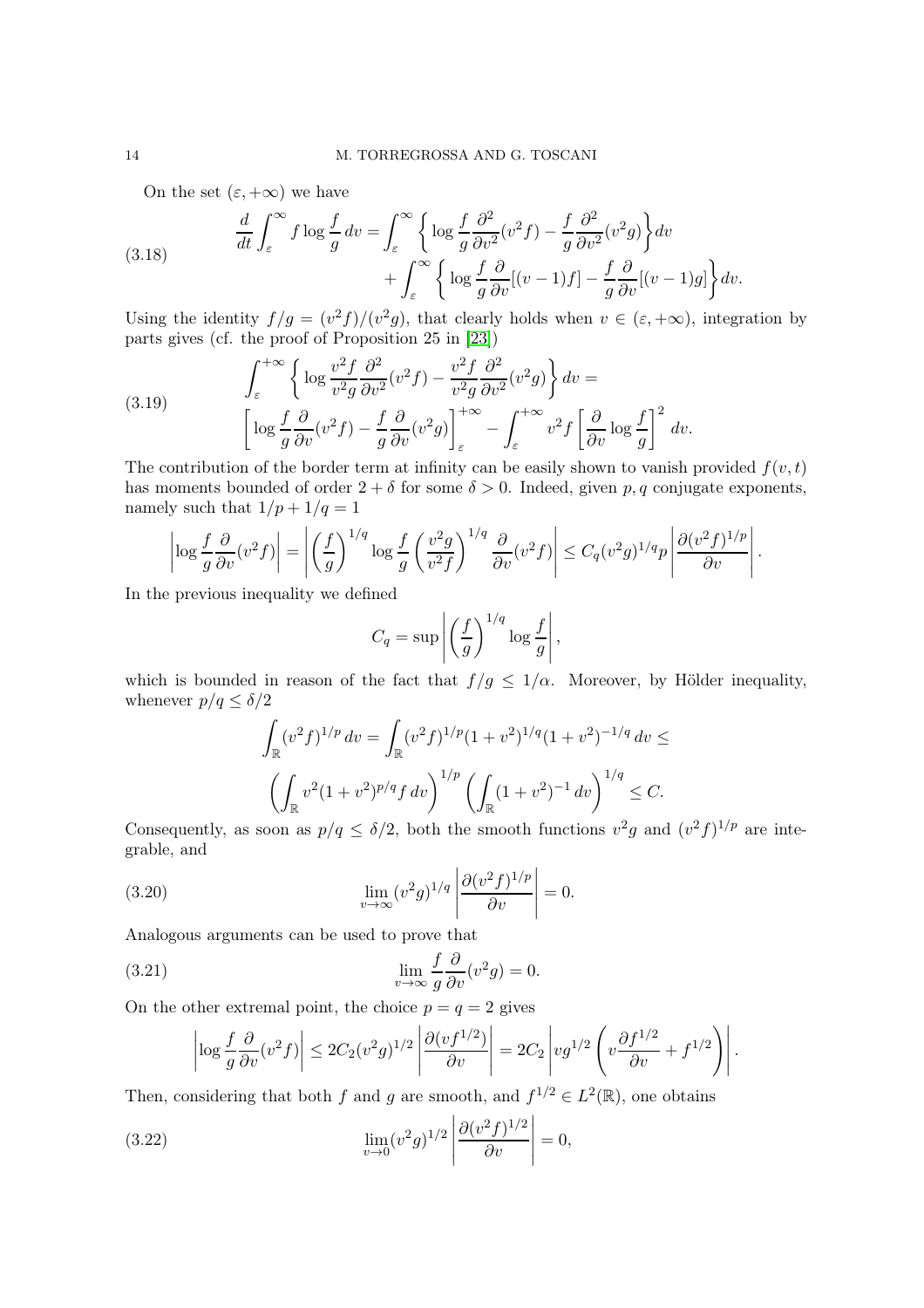and

(3.23) 
$$
\lim_{v \to 0} \frac{f}{g} \frac{\partial}{\partial v} (v^2 g) = 0.
$$

Let us consider now the second integral into [\(3.18\)](#page-13-0). Integrating by parts first on the interval  $(\varepsilon, 1 - \varepsilon)$ , and using the identity  $f/g = (v - 1)f/[(v - 1)g]$  we obtain

(3.24) 
$$
\int_{\varepsilon}^{1-\varepsilon} \left( \log \frac{f}{g} \frac{\partial}{\partial v} [(v-1)f] - \frac{f}{g} \frac{\partial}{\partial v} [(v-1)g] \right) dv = \left[ \log \frac{f}{g} (v-1)f - (v-1)f \right]_{\varepsilon}^{1-\varepsilon} = \left[ \frac{f}{g} \log \frac{f}{g} (v-1)g - (v-1)f \right]_{\varepsilon}^{1-\varepsilon}
$$

Hence, since the quantity  $(f/g) \log(f/g)$  is uniformly bounded from above and below

$$
\lim_{v \to 1} \left( \frac{f}{g} \log \frac{f}{g} (v - 1)g - (v - 1)f \right) = 0.
$$

Moreover, since

$$
\lim_{v \to 0} \frac{f(v)}{g(v)} = \frac{1}{\alpha},
$$

we obtain

$$
\lim_{v \to 0} \left( \log \frac{f(v)}{g(v)} (v-1) f(v) - (v-1) f(v) \right) = f(0) (1 + \log \alpha).
$$

This implies

$$
\int_0^1 \left( \log \frac{f}{g} \frac{\partial}{\partial v} [(v-1)f] - \frac{f}{g} \frac{\partial}{\partial v} [(v-1)g] \right) dv = -f(0) (1 + \log \alpha)
$$

Similar computations then give

$$
\int_{1}^{+\infty} \left( \log \frac{f}{g} \frac{\partial}{\partial v} [(v-1)f] - \frac{f}{g} \frac{\partial}{\partial v} [(v-1)g] \right) dv = 0.
$$

Grouping the various pieces, we conclude that the Jensen–Shannon entropy  $H_{\alpha}(f(t), f_{\infty})$  is nonincreasing in time. We proved

<span id="page-14-1"></span>**Theorem 11.** Let  $f_0(v)$  be a smooth probability density in R satisfying [\(2.21\)](#page-6-0), and such that its moments up to  $2 + \delta$  are finite for some  $\delta > 0$ . Then, for any  $0 < \alpha < 1$ , the Jensen-Shannon entropy  $H_{\alpha}(f(t), f_{\infty})$  of the solution to the Fokker–Planck equation [\(1.2\)](#page-0-0) relative to the equilibrium solution is monotonically nonincreasing, and the following decay holds (3.25)

<span id="page-14-0"></span>
$$
H_{\alpha}(f(t), f_{\infty}) = H_{\alpha}(f_0, f_{\infty}) - \int_0^t f(0, s) ds - \int_0^t \int_0^{+\infty} v^2 f(v, s) \left[ \frac{\partial}{\partial v} \log \frac{f(v, s)}{g(v, s)} \right]^2 dv ds.
$$

3.4. The monotonicity of Hellinger distance. A second interesting functional that has been shown to be monotonically decreasing along the solution to Fokker–Planck type equations [\[23\]](#page-22-13) is the Hellinger distance. For any given pair of probability densities  $f$  and  $h$  defined on R, the Hellinger distance  $d_H(f, h)$  is [\[38\]](#page-23-1)

(3.26) 
$$
d_H(f, h) = \left( \int_{\mathbb{R}} \left( \sqrt{f(v)} - \sqrt{h(v)} \right)^2 dv \right)^{\frac{1}{2}}.
$$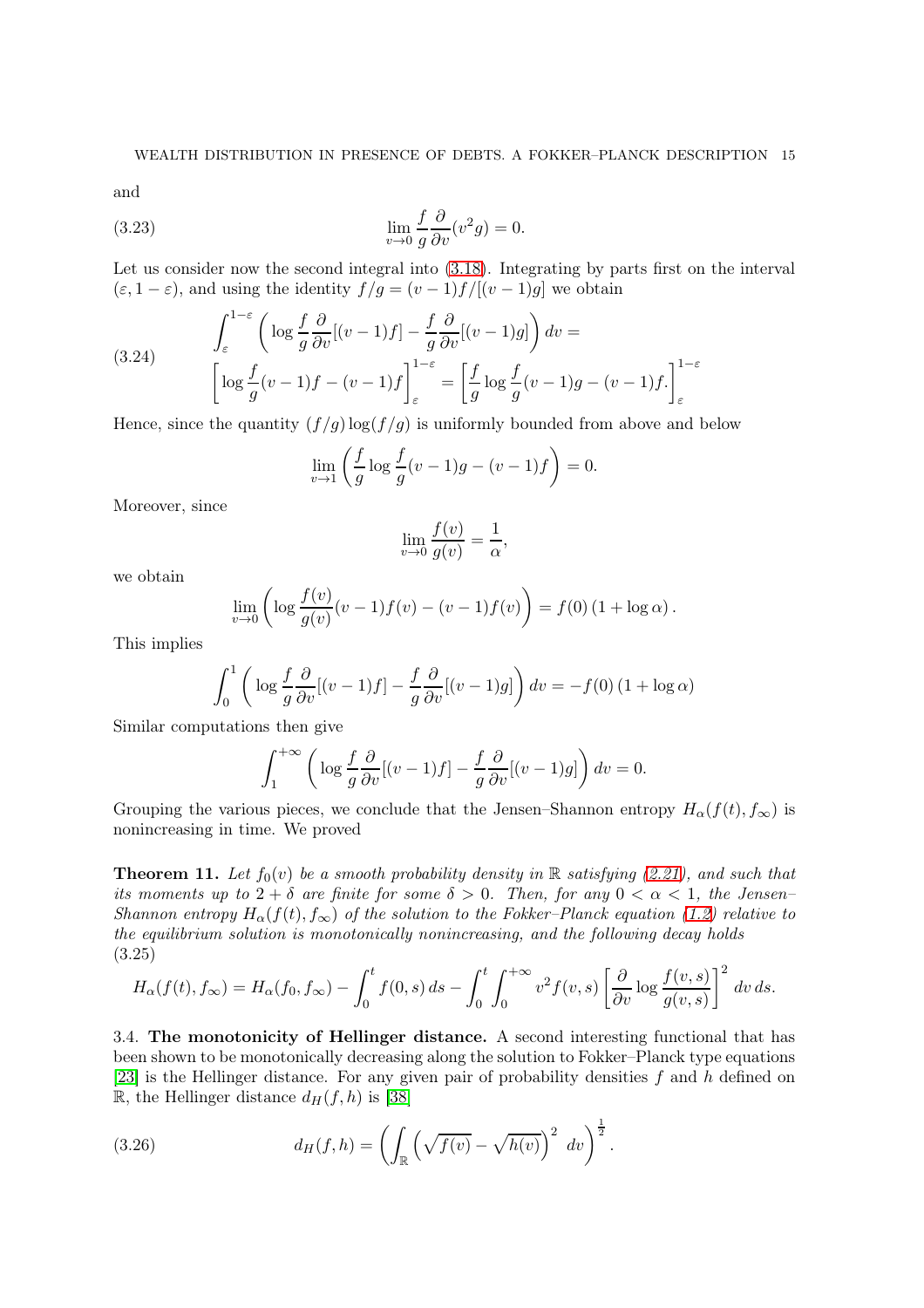In what follows, in analogy with the definition of Jensen-Shannon entropy, defined in [\(3.17\)](#page-12-1), we will define, for  $0 < \alpha < 1$  the  $\alpha$ -Hellinger distance of f and h by

<span id="page-15-2"></span>(3.27) 
$$
d_{H,\alpha}(f,h)^2 = \int_{\mathbb{R}} \left( \sqrt{f(v)} - \sqrt{\alpha f(v) + (1-\alpha)h(v)} \right)^2 dv,
$$

and we will study the time-evolution of the square of the  $\alpha$ -Hellinger distance between the solution  $f(v, t)$  of the Fokker–Planck equation [\(1.2\)](#page-0-0), and the equilibrium density  $f_{\infty}(v)$ , namely the square of the Hellinger distance between  $f(v, t)$  and  $g(v, t) = \alpha f(v, t) + (1 - \alpha)f_{\infty}(v)$ .

As in Section [3.3,](#page-12-0) we will assume that the initial density  $f_0(v)$  (and consequently the solution  $f(v, t)$ , is smooth and has enough moments bounded. Moreover, since most of the computations that follow are analogous to the computations of Section [3.3,](#page-12-0) we will only outline the differences.

To compute the the evolution of the square of the  $\alpha$ -Hellinger distance, let us first remark that

$$
\int_{-\infty}^{0} \left(\sqrt{f(v)} - \sqrt{\alpha f(v) + (1 - \alpha)f_{\infty}(v)}\right)^2 dv = \left(1 - \sqrt{\alpha}\right)^2 \int_{-\infty}^{0} f(v, t) dv.
$$

Therefore, since according to [\(2.23\)](#page-6-1) the mass in the negative half-line can not increase, and  $(1 - \sqrt{\alpha})^2 > 0$ , the part of the square of the  $\alpha$ -Hellinger distance relative to the domain  $v \le 0$ is nonincreasing in time.

On the set  $(\varepsilon, +\infty)$  we have

<span id="page-15-1"></span>(3.28) 
$$
\frac{d}{dt} \int_{\varepsilon}^{\infty} (\sqrt{f} - \sqrt{g})^2 dv =
$$

$$
= \int_{\varepsilon}^{\infty} \left\{ \left( 1 - \sqrt{\frac{g}{f}} \right) \frac{\partial^2}{\partial v^2} (v^2 f) + \left( 1 - \sqrt{\frac{f}{g}} \right) \frac{\partial^2}{\partial v^2} (v^2 g) \right\} dv + \int_{\varepsilon}^{\infty} \left\{ \left( 1 - \sqrt{\frac{g}{f}} \right) \frac{\partial}{\partial v} [(v - 1)f] + \left( 1 - \sqrt{\frac{f}{g}} \right) \frac{\partial}{\partial v} [(v - 1)g] \right\} dv.
$$

Using the identity  $f/g = (v^2 f)/(v^2 g)$ , that clearly holds when  $v \in (\varepsilon, +\infty)$ , integration by parts gives (cf. the proof of Proposition 25 in [\[23\]](#page-22-13)) (3.29)

<span id="page-15-0"></span>
$$
\int_{\varepsilon}^{+\infty} \left\{ \left( 1 - \sqrt{\frac{v^2 g}{v^2 f}} \right) \frac{\partial^2}{\partial v^2} (v^2 f) + \left( 1 - \sqrt{\frac{v^2 f}{v^2 g}} \right) \frac{\partial^2}{\partial v^2} (v^2 g) \right\} dv =
$$
\n
$$
\left[ \left( 1 - \sqrt{\frac{v^2 g}{v^2 f}} \right) \frac{\partial}{\partial v} (v^2 f) + \left( 1 - \sqrt{\frac{v^2 f}{v^2 g}} \right) \frac{\partial}{\partial v} (v^2 g) \right]_{\varepsilon}^{+\infty} - \frac{1}{2} \int_{\varepsilon}^{+\infty} v^2 \sqrt{f g} \left[ \frac{\partial}{\partial v} \log \frac{f}{g} \right]^2 dv.
$$

Proceeding as in the proof of monotonicity of Jensen-Shannon entropy, the contribution of the border term at infinity in  $(3.29)$  can be easily shown to vanish provided  $f(v, t)$  possesses moments bounded of order  $3 + \delta$  for some  $\delta > 0$ . Indeed, it is enough to follow the proof of Section [3.3](#page-12-0) by choosing  $p = q = 2$ .

On the other extremal point, considering that both f and g are smooth, and  $f^{1/2} \in L^2(\mathbb{R})$ , one obtains

(3.30) 
$$
\lim_{v \to 0} (v^2 g)^{1/2} \left| \frac{\partial (v^2 f)^{1/2}}{\partial v} \right| = 0,
$$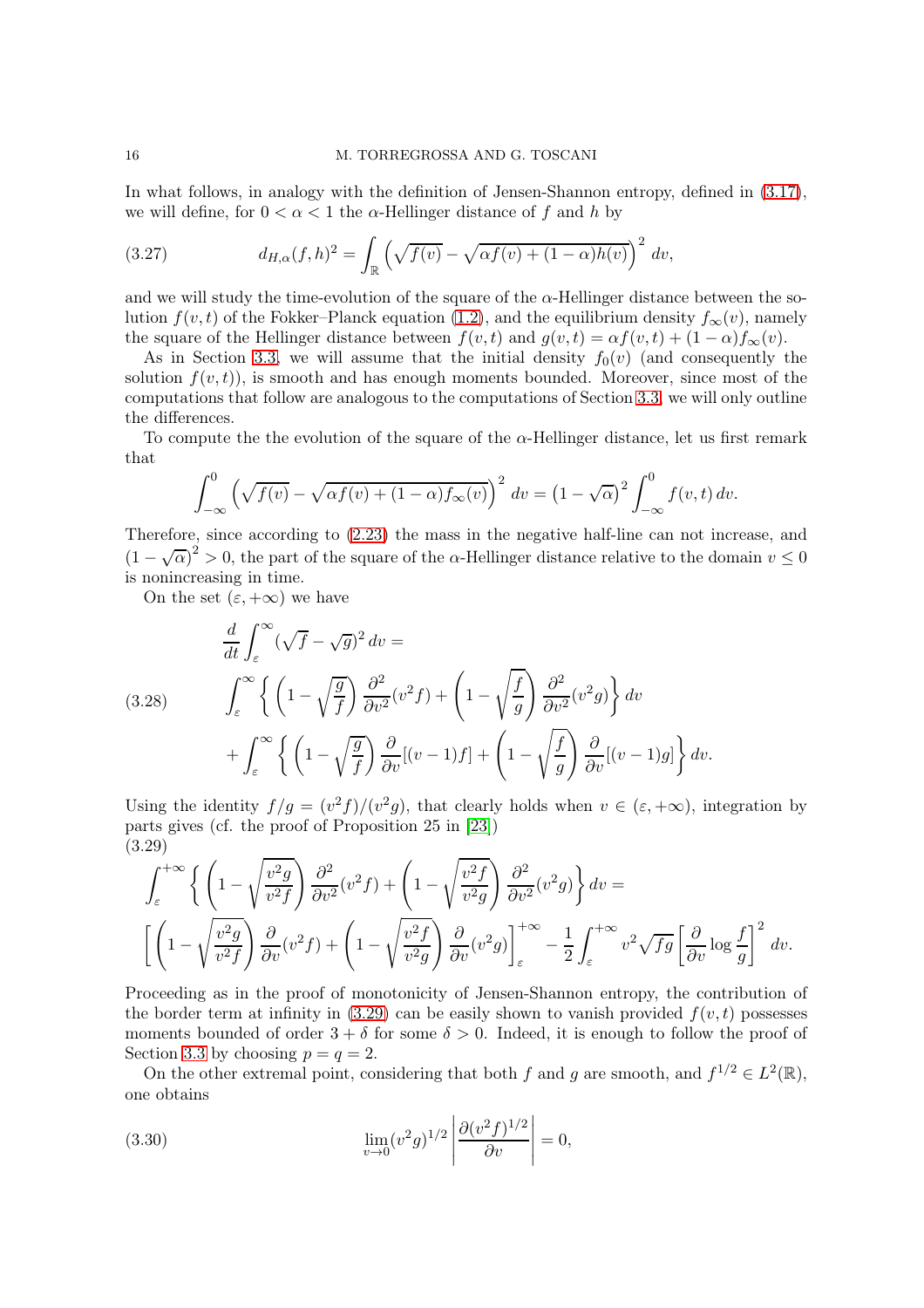and, since  $f/g$  is bounded,

(3.31) 
$$
\lim_{v \to 0} \sqrt{\frac{f}{g}} \frac{\partial}{\partial v} (v^2 g) = 0.
$$

Let us consider now the second integral into  $(3.28)$ . Integrating by parts first on the interval  $(\varepsilon, 1-\varepsilon)$ , and using the identity  $f/g = (v-1)f/[(v-1)g]$  we obtain

(3.32) 
$$
\int_{\varepsilon}^{1-\varepsilon} \left( \left( 1 - \sqrt{\frac{g}{f}} \right) \frac{\partial}{\partial v} [(v-1)f] + \left( 1 - \sqrt{\frac{f}{g}} \right) \frac{\partial}{\partial v} [(v-1)g] \right) dv =
$$

$$
\left[ (v-1)(f+g) - 2(v-1)\sqrt{fg} \right]_{\varepsilon}^{1-\varepsilon}.
$$

Hence

$$
\lim_{v \to 1} ((v-1)(f+g) - 2(v-1)\sqrt{fg}) = 0,
$$

and

$$
\lim_{v \to 0} ((v-1)(f+g) - 2(v-1)\sqrt{fg}) = -f(0) (1 - \sqrt{\alpha})^{2}.
$$

This implies

$$
\int_0^1 \left( (v-1)(f+g) - 2(v-1)\sqrt{fg} \right) dv = f(0) (1 - \sqrt{\alpha})^2.
$$

Similar computations then give

$$
\int_{1}^{+\infty} \left( (v-1)(f+g) - 2(v-1)\sqrt{fg} \right) dv = 0.
$$

Grouping the various pieces, we conclude that the square of the  $\alpha$ -Hellinger distance is nonincreasing in time. We have

<span id="page-16-0"></span>**Theorem 12.** Let  $f_0(v)$  be a smooth probability density in R satisfying [\(2.21\)](#page-6-0), and such that its moments up to  $3 + \delta$  are finite for some  $\delta > 0$ . Then, for any  $0 < \alpha < 1$ , the  $\alpha$ -Hellinger distance  $d_{H,\alpha}(f(t), f_{\infty})$  between the solution to the Fokker–Planck equation [\(1.2\)](#page-0-0) and the equilibrium solution is monotonically nonincreasing, and the following decay holds

$$
(3.33) d_{H,\alpha}(f(t),f_{\infty}) = d_{H,\alpha}(f_0,f_{\infty}) - \frac{1}{2} \int_0^t \int_0^{+\infty} v^2 \sqrt{f(v,s)g(v,s)} \left[ \frac{\partial}{\partial v} \log \frac{f(v,s)}{g(v,s)} \right]^2 dv ds.
$$

Note that, at difference with the Jensen–Shannon entropy, the behavior of the solution at the point  $v = 0$  does not enter into the expression of the entropy production.

As we shall see in the next Section, the monotonicity of Hellinger distance can coupled with the monotonicity of Jensen–Shannon entropy to obtain decay without rate of some  $\alpha$ -Hellinger distance towards zero.

3.5. The decay of the  $\alpha$ -Hellinger distance. In general, precise lower bounds for the entropy production of the Jensen–Shannon entropy are difficult to obtain. The main obstacle comes from the fact that, at difference with the case treated in [\[35\]](#page-22-7), where the support of the initial value coincides with the support of the steady state a Chernoff-type inequality [\[15,](#page-22-15) [28,](#page-22-16) [23\]](#page-22-13) connecting the relative entropy production [\(3.25\)](#page-14-0) found in Theorem [11](#page-14-1) with the Hellinger distance [\(3.27\)](#page-15-2) ( cf. [\[26,](#page-22-25) [23\]](#page-22-13)) is not available here. Nevertheless, we can still resort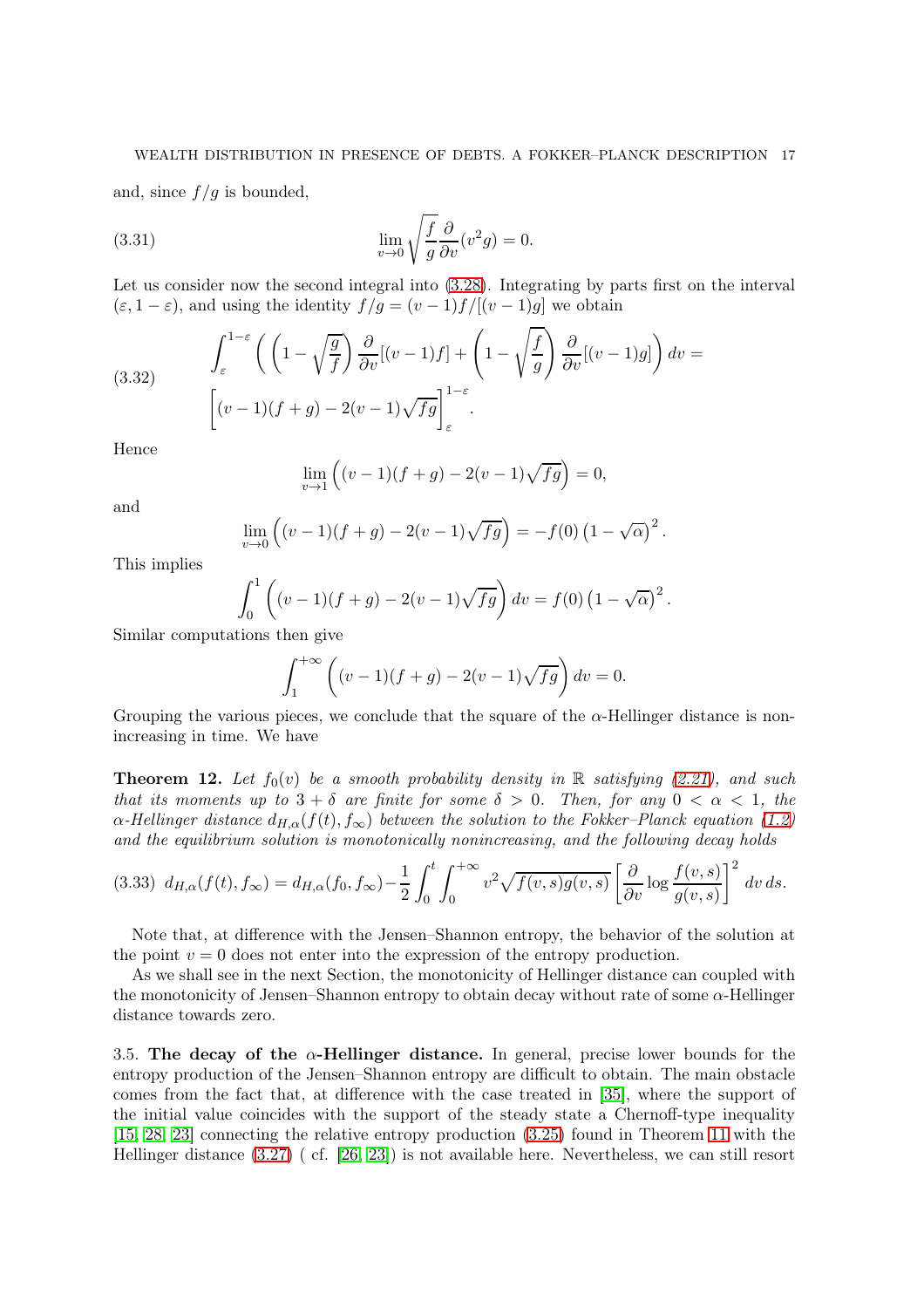to Chernoff inequality to obtain a convergence result in  $\alpha$ -Hellinger distance. Thanks to the identity

$$
(3.34) \qquad f\left(\frac{\partial}{\partial v}\log\frac{f}{g}\right)^2 = f\left(\frac{1}{g}\frac{\partial}{\partial v}g - \frac{1}{f}\frac{\partial}{\partial v}f\right)^2 = \frac{(1-\alpha)^2}{\alpha^2}g\left(\frac{1}{g}\frac{\partial}{\partial v}g - \frac{1}{f_{\infty}}\frac{\partial}{\partial v}f_{\infty}\right)^2\frac{f_{\infty}^2}{fg},
$$

and to the upper bound

$$
f = \frac{1}{\alpha} \cdot \alpha f \le \frac{1}{\alpha} g,
$$

the integral part of the entropy production of the Jensen–Shannon entropy can be bounded as

<span id="page-17-0"></span>
$$
\int_0^\infty v^2 f(v,s) \left[ \frac{\partial}{\partial v} \log \frac{f(v,s)}{g(v,s)} \right]^2 dv =
$$
\n
$$
\frac{(1-\alpha)^2}{\alpha^2} \int_0^\infty v^2 g(v,s) \left[ \frac{\partial}{\partial v} \log \frac{g(v,s)}{f_\infty(v)} \right]^2 \frac{f_\infty(v)^2}{f(v,s)g(v,s)} dv \ge
$$
\n
$$
\frac{(1-\alpha)^2}{\alpha} \int_0^\infty v^2 g(v,s) \left[ \frac{\partial}{\partial v} \log \frac{g(v,s)}{f_\infty(v)} \right]^2 \left( \frac{f_\infty(v)}{g(v,s)} \right)^2 dv =
$$
\n
$$
4 \frac{(1-\alpha)^2}{\alpha} \int_0^\infty v^2 f_\infty(v) \left[ \frac{\partial}{\partial v} \sqrt{\frac{g(v,s)}{f_\infty(v)}} \right]^2 \left( \frac{f_\infty(v)}{g(v,s)} \right)^2 dv =
$$
\n
$$
4 \frac{(1-\alpha)^2}{\alpha} \int_0^\infty v^2 f_\infty(v) \left[ \frac{\partial}{\partial v} \sqrt{\frac{f_\infty(v)}{g(v,s)}} \right]^2 dv.
$$

For the last equality in [\(3.35\)](#page-17-0) we refer to [\[23,](#page-22-13) [26\]](#page-22-25).

We can now apply Chernoff inequality with weight, in the form proven in [\[23\]](#page-22-13).

<span id="page-17-1"></span>**Theorem 13** ([\[23\]](#page-22-13)). Let X be a random variable distributed with density  $f_{\infty}(v)$ ,  $v \in I \subseteq \mathbb{R}$ , where the probability density function  $f_{\infty}$  satisfies the differential equality

<span id="page-17-2"></span>(3.36) 
$$
\frac{\partial}{\partial v} (\kappa(v) f_{\infty}) + (v - m) f_{\infty} = 0, \quad v \in I.
$$

If the function  $\phi$  is absolutely continuous on I and  $\phi(X)$  has finite variance, then

(3.37) 
$$
Var[\phi(X)] \leq E\left\{\kappa(X)[\phi'(X)]^2\right\}
$$

with equality if and only if  $\phi(X)$  is linear in X.

We apply Theorem [13](#page-17-1) with  $I = \mathbb{R}_+$ ,  $\kappa(v) = \sigma/(2\lambda)v^2$ , and density  $f_{\infty}(v)$ , which is such that [\(3.36\)](#page-17-2) holds in  $\mathbb{R}_+$ . Moreover

<span id="page-17-3"></span>
$$
\phi(v) = \sqrt{\frac{f_{\infty}(v)}{g(v)}}.
$$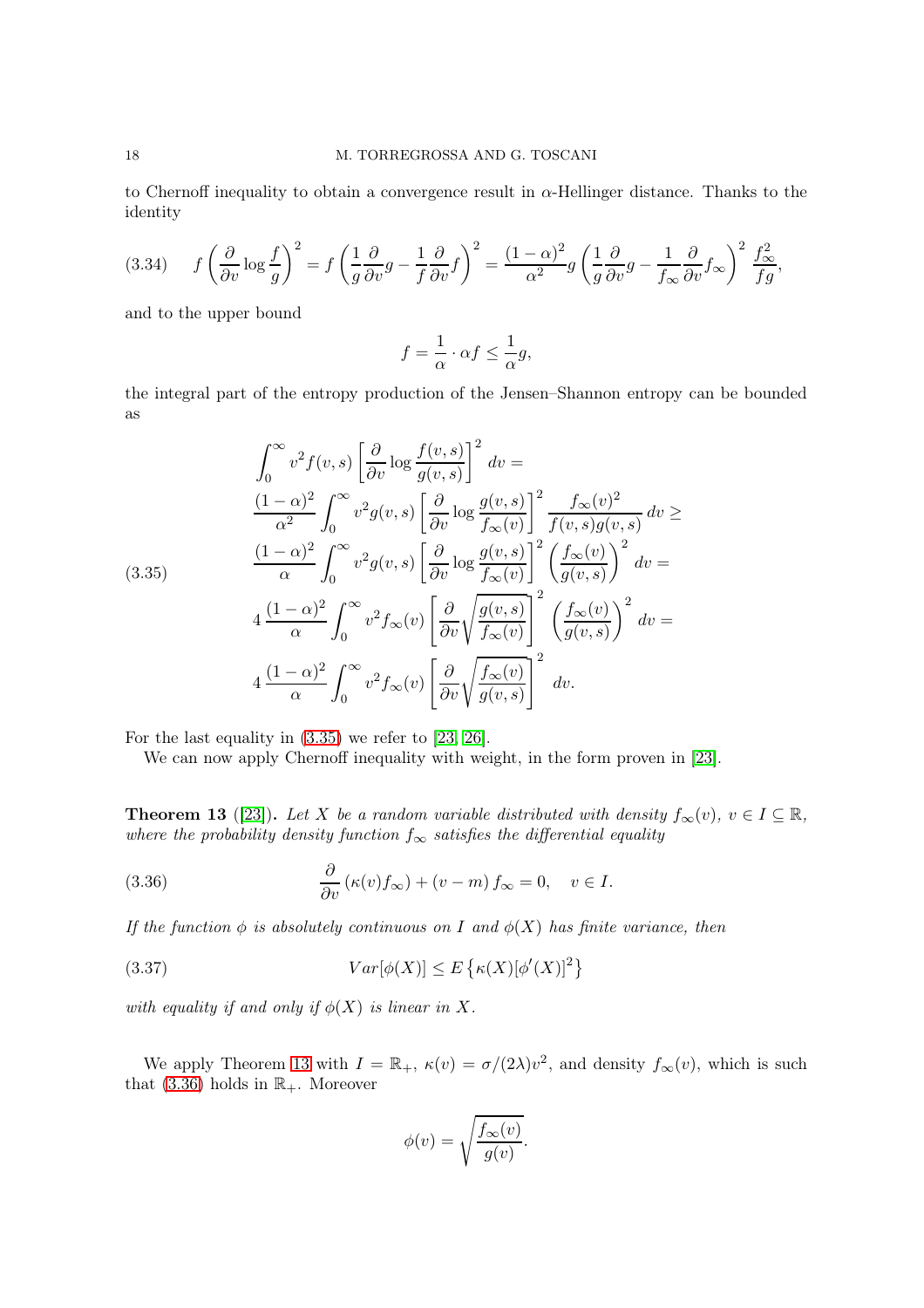<span id="page-18-0"></span>(3.38)  

$$
\int_0^\infty \kappa(v) f_\infty(v) \left[ \frac{\partial}{\partial v} \sqrt{\frac{f_\infty(v)}{g(v,s)}} \right]^2 dv \ge
$$

$$
\int_0^\infty \left[ \sqrt{\frac{f_\infty(v)}{g(v,s)}} - \int_0^\infty \sqrt{\frac{f_\infty(w)}{g(w,s)}} f_\infty(w) dw \right]^2 f_\infty(v) dv =
$$

$$
||h(s)||_{L_1} \left[ 1 - \left( \int_0^\infty \sqrt{\bar{h}(v,s)} f_\infty(v) \right)^2 \right].
$$

In [\(3.38\)](#page-18-0) we defined

(3.39) 
$$
h(v,s) = \frac{f_{\infty}(v)^2}{g(v,s)},
$$

and with  $\bar{h}(v, s)$  the probability density on  $\mathbb{R}_+$  given by

(3.40) 
$$
\bar{h}(v,s) = \frac{h(v,s)}{\|h(s)\|_{L_1}}.
$$

Note that, since by definition  $f_{\infty}(v)/g(v, s) \leq 1/(1 - \alpha)$ , and by Cauchy–Schwartz inequality

<span id="page-18-2"></span>
$$
1 = \int_0^\infty f_\infty(v) dv = \int_0^\infty \frac{f_\infty(v)}{\sqrt{g(v,s)}} \sqrt{g(v,s)} dv \le ||h(s)||_{L_1}^{1/2} \left(\int_0^\infty g(v,s) dv\right)^{1/2},
$$

for all  $s \geq 0$  it holds

(3.41) 
$$
1 \leq \|h(s)\|_{L_1} \leq \frac{1}{1-\alpha}.
$$

On the other hand, as proven in [\[26\]](#page-22-25), for any given pair of probability densities  $f, g$ 

(3.42) 
$$
1 - \left( \int_0^\infty \sqrt{f(v)g(v)} dv \right)^2 \ge \frac{1}{2} d_H(f, g)^2.
$$

In conclusion we obtain that on  $\mathbb{R}_+$  the entropy production of the Jensen–Shannon entropy satisfies the lower bound

<span id="page-18-1"></span>
$$
(3.43) \qquad \int_0^\infty v^2 f(v,s) \left[ \frac{\partial}{\partial v} \log \frac{f(v,s)}{g(v,s)} \right]^2 dv \geq \frac{\alpha \sigma}{4(1-\alpha)^2 \lambda} d_H(h(s), \|h(s)\|_{L_1} f_\infty(s))^2.
$$

Note that in [\(3.43\)](#page-18-1) the coefficient is independent of time. Substituting into [\(3.25\)](#page-14-0), [\(3.43\)](#page-18-1) implies that Z <sup>∞</sup>

<span id="page-18-3"></span>
$$
\int_0^\infty d_H(h(s), \|h(s)\|_{L_1} f_\infty(s))^2 ds \leq \frac{\alpha \sigma}{2(1-\alpha)^2 \lambda} H_\alpha(f_0, f_\infty).
$$

Consequently, the sequence  $\{d_H(h(t), \|h(t)\|_{L_1} f_\infty(t))\}_{t\geq 0}$  contains a subsequence  ${d_H(h(t_n), \|h(t_n)\|_{L_1} f_\infty(t_n))\}_{n\geq 0}$  such that, as  $n \to \infty$ ,  $t_n \to \infty$ , and

(3.44) 
$$
\lim_{n \to \infty} d_H(h(t_n), \|h(t_n)\|_{L_1} f_{\infty}) = 0.
$$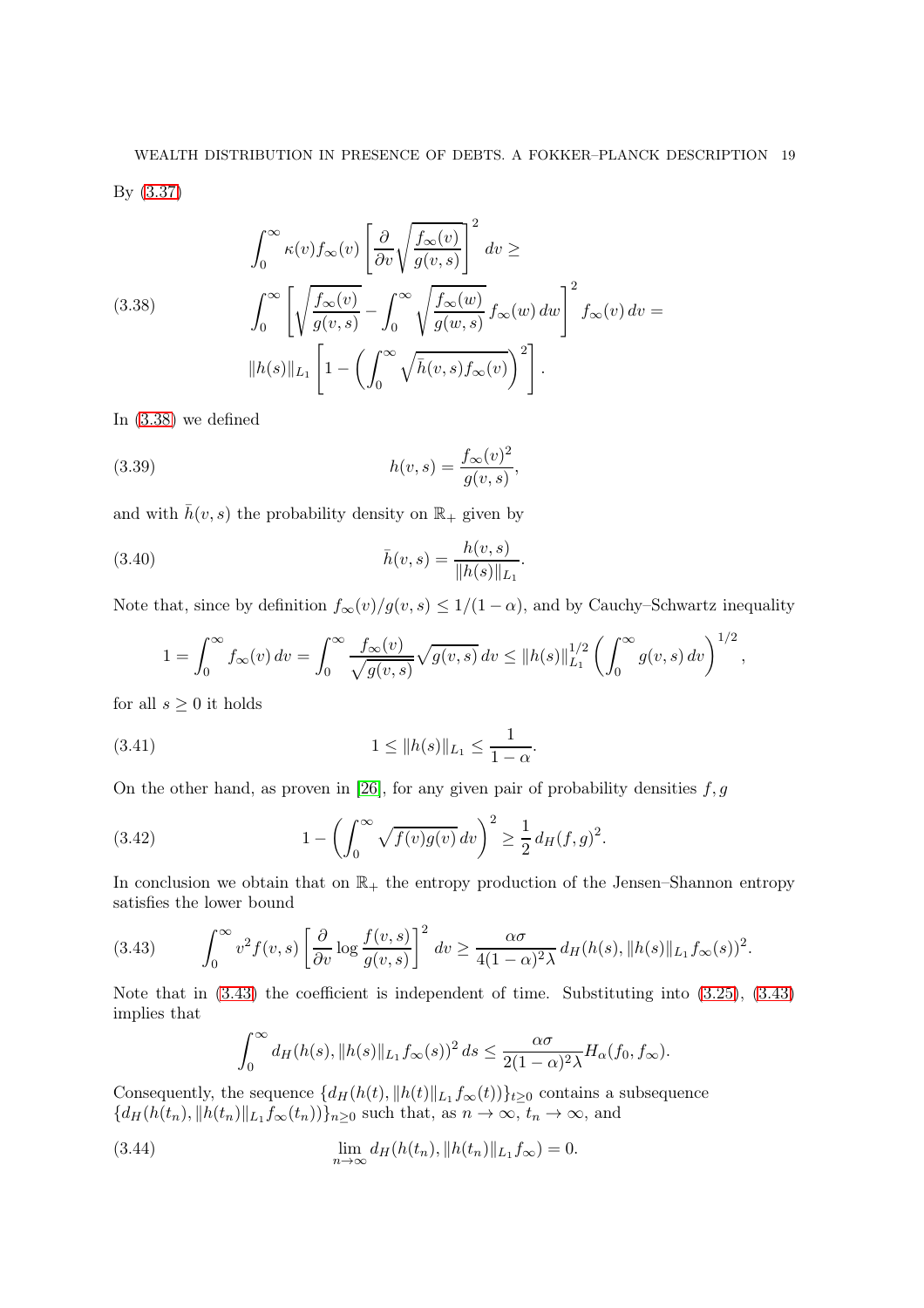Now, consider that, for any given nonnegative  $L_1$ -functions  $p(v)$  and  $q(v)$ ,  $v \in \mathbb{R}$  it holds

$$
\int_{\mathbb{R}} |p(v) - q(v)| dv = \int_{\mathbb{R}} \left| \sqrt{p(v)} - \sqrt{q(v)} \right| \cdot \left| \sqrt{p(v)} + \sqrt{q(v)} \right| dv \le
$$
\n
$$
\left[ \int_{\mathbb{R}} \left( \sqrt{p(v)} - \sqrt{q(v)} \right)^2 dv \right]^{1/2} \cdot \left[ \int_{\mathbb{R}} \left( \sqrt{p(v)} + \sqrt{q(v)} \right)^2 dv \right]^{1/2} \le
$$
\n
$$
d_H(p, q) \left[ 2 \int_{\mathbb{R}} (p(v) + q(v)) dv \right]^{1/2} = \sqrt{2} d_H(p, q) \left( \|p\|_{L_1} + \|q\|_{L_1} \right)^{1/2}.
$$

Hence, using [\(3.41\)](#page-18-2) we obtain

<span id="page-19-1"></span>
$$
\int_{\mathbb{R}} |h(t_n) - ||h(t_n)||_{L_1} f_{\infty}| \, dv \le \frac{2}{1 - \alpha} d_H(h(t_n), ||h(t_n)||_{L_1} f_{\infty}),
$$

namely the L<sub>1</sub>-convergence to zero of the sequence  $\{h(t_n) - ||h(t_n)||_{L_1}f_{\infty}\}_{n \geq 0}$ . This implies that we can extract from the above sequence of times a subsequence, still denoted by  $t_n$ , such that on this subsequence

$$
h(v, t_n) - ||h(t_n)||_{L_1} f_{\infty}(v) \to 0
$$
 a.s. in  $\mathbb{R}_+$ .

Since  $f_{\infty}(v) > 0, v \in \mathbb{R}_{+}$ , it holds

$$
\frac{f_{\infty}(v)}{\|h(t_n)\|_{L_1} g(v,t_n)} \to 1 \quad \text{a.s. in } \mathbb{R}_+,
$$

or, what is the same

$$
\frac{f_{\infty}(v)}{\|h(t_n)\|_{L_1}} - g(v, t_n) \to 0 \quad \text{a.s. in } \mathbb{R}_+.
$$

Integrating on  $\mathbb{R}_+$ , and recalling that by Theorem [10](#page-11-1)

<span id="page-19-0"></span>
$$
\int_0^\infty g(v, t_n) dv \to \int_0^\infty f_\infty(v) dv = 1,
$$

shows that

(3.46) 
$$
\lim_{n \to \infty} ||h(t_n)||_{L_1} \to 1.
$$

The validity of [\(3.44\)](#page-18-3) and [\(3.46\)](#page-19-0) then imply

$$
\lim_{n \to \infty} d_H(h(t_n), f_\infty) = 0.
$$

Indeed

(3.48) 
$$
d_H(h(t_n), f_{\infty})^2 = d_H(h(t_n), ||h(t_n)||_{L_1} f_{\infty})^2 +
$$

$$
1 - ||h(t_n)||_{L_1} + 2 \left( ||h(t_n)||_{L_1} f_{\infty} \right)^{1/2} - 1 \right) \int_0^{\infty} \sqrt{h f_{\infty}} \, dv,
$$

and

$$
\int_0^\infty \sqrt{h f_\infty} \, dv = \int_0^\infty \sqrt{\frac{f_\infty}{g(t_n)}} f_\infty \, dv \le \frac{1}{\sqrt{1 - \alpha}},
$$

Last, consider that

<span id="page-19-2"></span>(3.49) 
$$
d_H(h(t_n), f_\infty)^2 = \int_0^\infty \left(\frac{f_\infty}{\sqrt{g(t_n)}} - \sqrt{f_\infty}\right)^2 dv = \int_0^\infty \frac{f_\infty}{g(t_n)} \left(\sqrt{g(t_n)} - \sqrt{f_\infty}\right)^2 dv \ge \int_{\{f_\infty \ge g(t_n)\}} \left(\sqrt{g(t_n)} - \sqrt{f_\infty}\right)^2 dv.
$$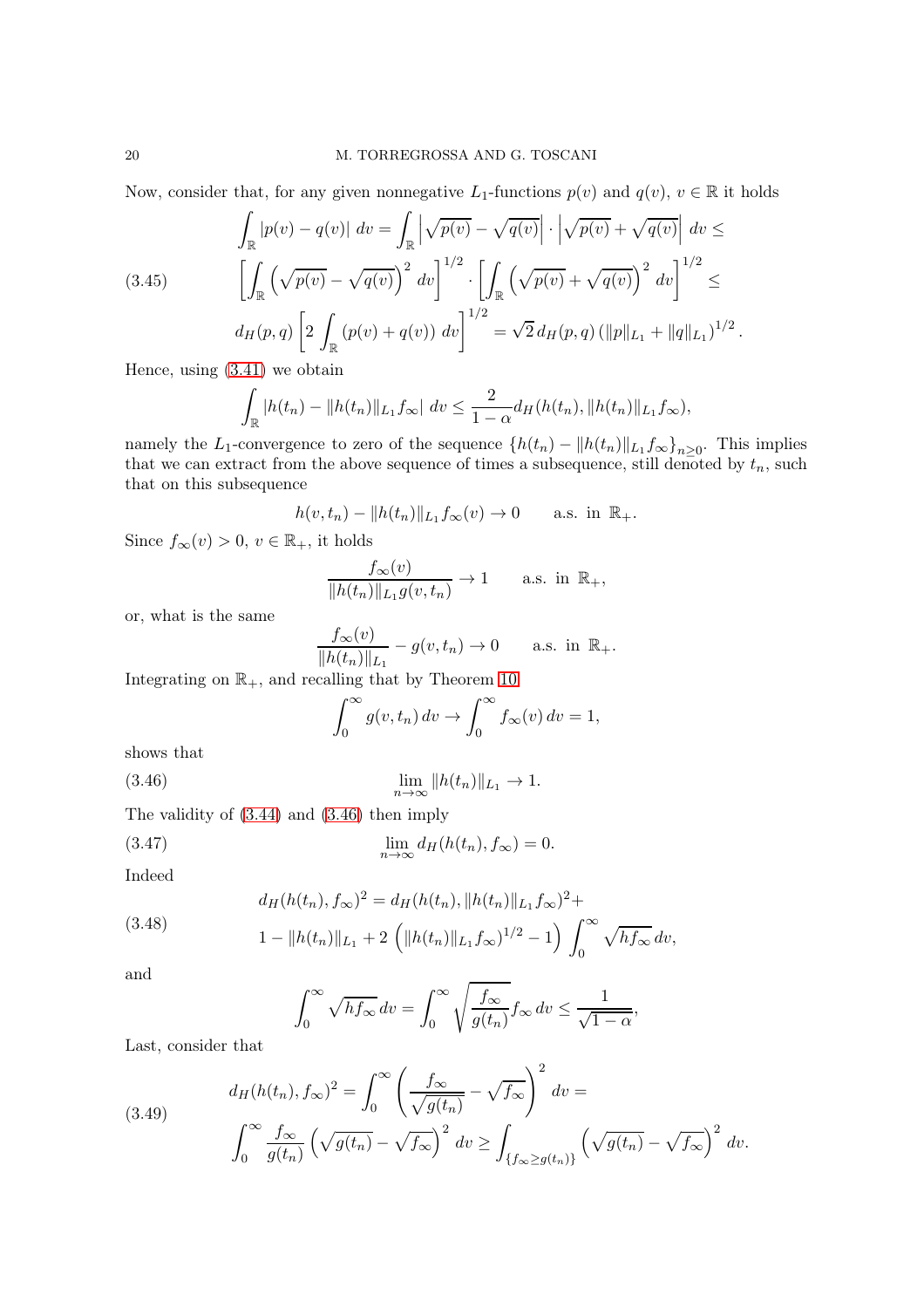Thanks to  $(3.45)$ , from  $(3.49)$  we obtain

(3.50) 
$$
d_H(h(t_n), f_{\infty}) \geq \frac{1}{2} \int_{\{f_{\infty} \geq g(t_n)\}} (f_{\infty} - g(t_n)) \ dv.
$$

Taking into account that both  $f_{\infty}$  and  $g(t_n)$  are probability density functions, it holds

(3.51) 
$$
\int_{\{f_{\infty} \ge g(t_n)\}} (f_{\infty} - g(t_n)) dv = \frac{1}{2} ||g(t_n) - f_{\infty}||_{L_1}.
$$

Also, since for  $a > b > 0$ 

$$
(a-b)^2 \le a^2 - b^2,
$$

one obtains easily the inequality

(3.52) 
$$
d_H(g(t_n), f_{\infty})^2 \leq ||g(t_n) - f_{\infty}||_{L_1}.
$$

Grouping all these inequalities we finally get

(3.53) 
$$
d_H(h(t_n), f_\infty) \geq \frac{1}{4} ||g(t_n) - f_\infty||_{L_1} \geq \frac{1}{4} d_H(g(t_n), f_\infty)^2.
$$

It follows that, along the subsequence  $\{t_n\}_{n\geq 0}$ 

(3.54) 
$$
\lim_{n \to \infty} d_H(g(t_n), f_\infty) = \lim_{n \to \infty} d_{H,\alpha}(f(t_n), f_\infty) = 0
$$

However, in view of Theorem [12,](#page-16-0) the sequence  $d_{H,\alpha}(f(t), f_{\infty}), t \ge 0$  is monotonically nonincreasing. This implies that the whole sequence converges to zero as time goes to infinity.

<span id="page-20-0"></span>**Theorem 14.** Let  $f_0(v)$  be a smooth probability density in R satisfying [\(2.21\)](#page-6-0), and such that its moments up to  $3 + \delta$  are finite for some  $\delta > 0$ . Then, for  $0 < \alpha < 1$ , the solution to the Fokker–Planck equation [\(1.2\)](#page-0-0) converges towards the equilibrium density  $f_{\infty}$  in  $\alpha$ -Hellinger distance.

Theorem [14](#page-20-0) has important consequences. First, in view of the inequality

$$
||f - g||_{L_1} \le 2d_H(f, g),
$$

that holds for any pair of probability densities f, g, we get, for  $0 < \alpha < 1$ 

$$
(1-\alpha)\int_{\mathbb{R}}|f(v)-g(v)|\,dv=\int_{\mathbb{R}}|f-(\alpha f(v)+(1-\alpha)g(v))|\,dv\leq d_{H,\alpha}(f,g).
$$

Hence, under the same conditions of Theorem [14](#page-20-0) the convergence to zero in  $\alpha$ -Hellinger distance implies the  $L_1$ -convergence of the solution to the Fokker–Planck equation [\(1.2\)](#page-0-0) towards its equilibrium density.

Moreover, as proven in [\[35\]](#page-22-7), Lemma 3.3, the condition of smoothness of the initial value can be dropped as soon as convergence is restricted to  $L^1$ .

**Corollary 15.** Let  $f_0(v)$  be a probability density in R satisfying [\(2.21\)](#page-6-0), and such that its moments up to  $3 + \delta$  are finite for some  $\delta > 0$ . Then, the solution to the Fokker-Planck equation [\(1.2\)](#page-0-0) converges towards the equilibrium density  $f_{\infty}$  in  $L^1$ .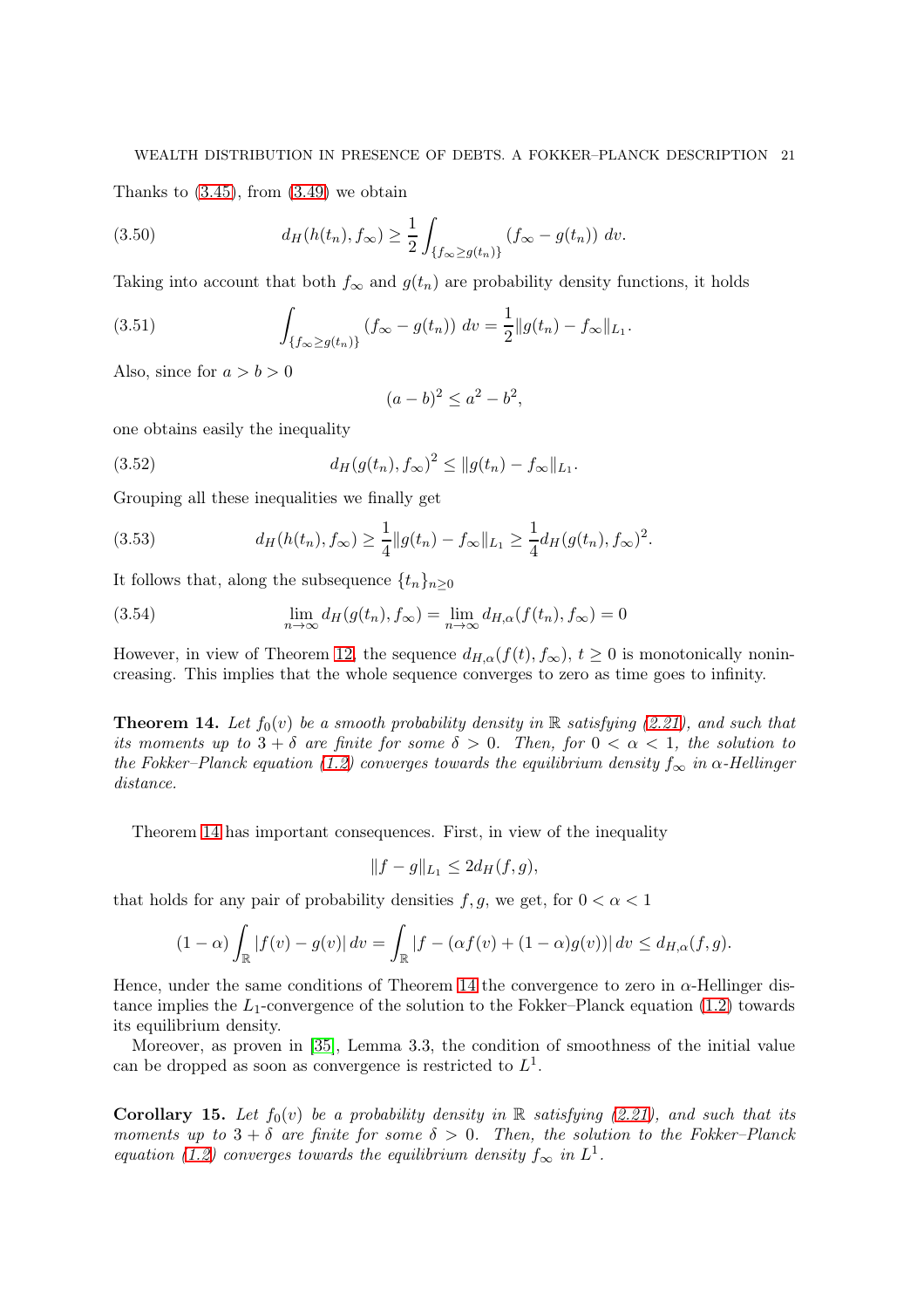### 4. Conclusions

The Fokker–Planck equation [\(1.2\)](#page-0-0) studied in this paper appears as a useful and consistent model to study the evolution in time of the distribution of wealth in a population, even in the realistic case in which part of the agents can have debts. If the total mean wealth of the population is positive, it is shown that the unique equilibrium density, supported in half-line of positive wealths, is still attracting any density, with part of the mass located on the negative half-line. At difference with the case studied in [\[35\]](#page-22-7), where convergence to the equilibrium density has been shown in  $L^1$ -norm, here convergence with rate has been proven only in terms of a Fourier-based metric, equivalent to the weak<sup>∗</sup> -convergence of measures. A rigorous study of the time evolution of relative entropy functionals, Jensen–Shannon entropy [\[30\]](#page-22-24) and  $\alpha$ -Hellinger distance, shows that these functionals are monotonically nonincreasing in time, and can be coupled to furnish convergence without rate in  $\alpha$ -Hellinger distance and consequently in  $L_1$ . A challenging problem which remains open is to be able to quantify the rate of decay of the solution with respect to the  $L_1$ -norm.

# **ACKNOWLEDGEMENT**

This work has been written within the activities of the National Group of Mathematical Physics (GNFM) of INdAM (National Institute of High Mathematics), and partially supported by the MIUR-PRIN Grant 2015PA5MP7 "Calculus of Variations".

#### **REFERENCES**

- <span id="page-21-5"></span>[1] A. Arnold, P. Markowich, G. Toscani, and A. Unterreiter, On convex Sobolev inequalities and the rate of convergence to equilibrium for Fokker-Planck type equations, Commun. Partial Diff. Equa., 26: 43–100, 2001.
- <span id="page-21-9"></span>[2] L. Baringhaus, and R. Grübel, On a class of characterization problems for random convex combinations, Ann. Inst. Statist. Math., 49: 555–567, 1997.
- <span id="page-21-6"></span>[3] F. Bassetti, and E. Perversi, Speed of convergence to equilibrium in Wasserstein metrics for Kaclike kinetic equations, Electron. J. Probab., 18: 1–35, 2013.
- <span id="page-21-7"></span>[4] F. Bassetti, L. Ladelli, and D. Matthes, Central limit theorem for a class of one-dimensional kinetic equations, Probab. Theory Relat. Fields, 150: 77–109, 2011.
- <span id="page-21-1"></span>[5] F. Bassetti, and G. Toscani, Explicit equilibria in a kinetic model of gambling, Phys. Rev. E , 81: 066115, 2010.
- <span id="page-21-2"></span>[6] F. Bassetti, and G. Toscani, Explicit equilibria in bilinear kinetic models for socio-economic interactions ESAIM: Proc. and Surveys, 47: 1–16, 2014.
- <span id="page-21-4"></span><span id="page-21-3"></span>[7] M. Bisi, Some kinetic models for a market economy Boll. Unione Mat. Ital., 10: 143Ű-158, 2017.
- [8] M. Bisi, G. Spiga, and G. Toscani, Kinetic models of conservative economies with wealth redistribution Commun. Math. Sci., 7: 901–916, 2009.
- <span id="page-21-0"></span>[9] J.F. Bouchaud, and M. Mézard, Wealth condensation in a simple model of economy Physica A, 282: 536–545, 2000.
- <span id="page-21-8"></span>[10] M.J. Cáceres, and G. Toscani, Kinetic approach to long time behavior of linearized fast diffusion equations J. Statist. Phys., 128: 883–925, 2007.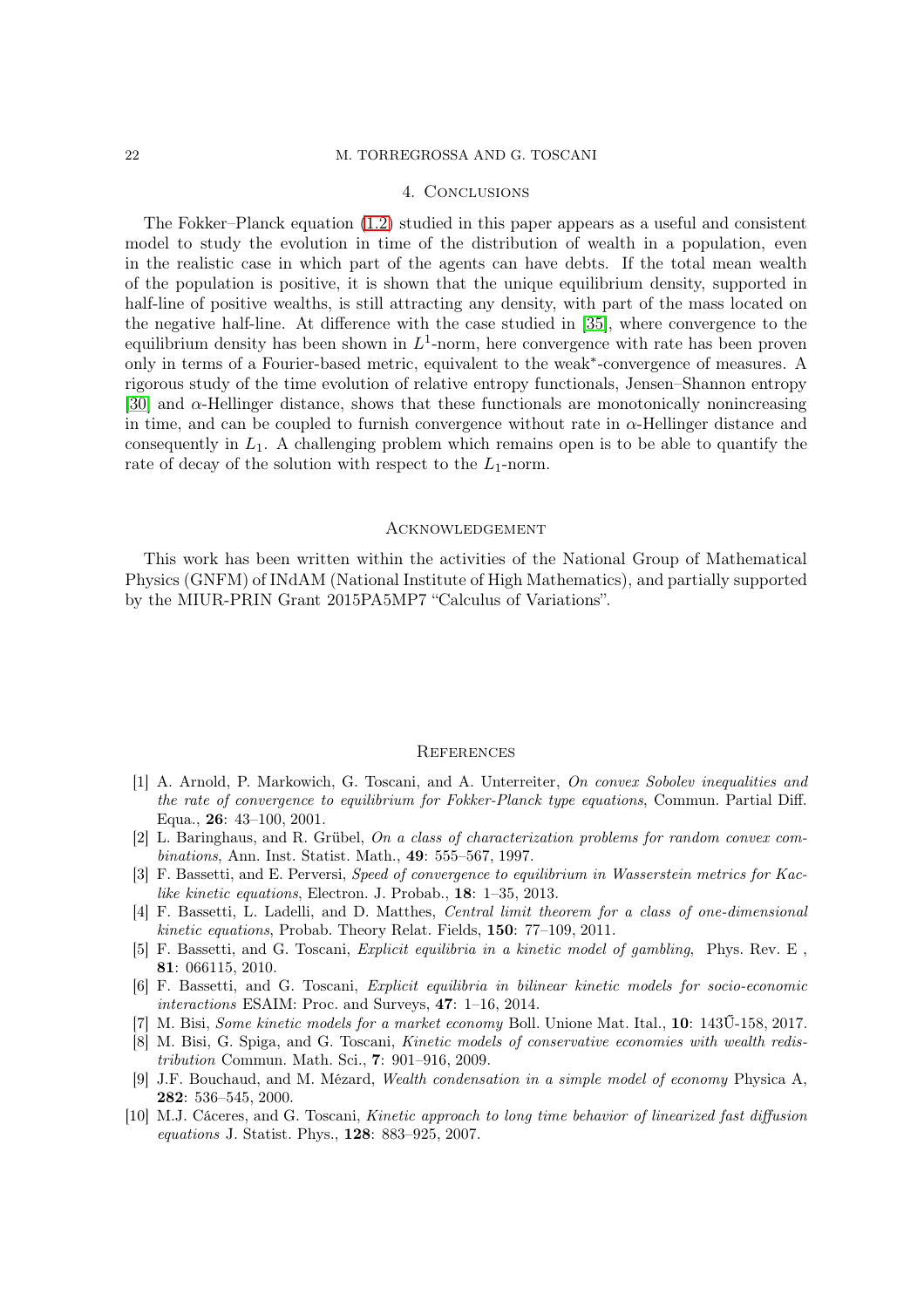WEALTH DISTRIBUTION IN PRESENCE OF DEBTS. A FOKKER–PLANCK DESCRIPTION 23

- <span id="page-22-22"></span><span id="page-22-2"></span>[11] J.A. Carrillo, and G. Toscani, Contractive probability metrics and asymptotic behavior of dissipative kinetic equations, Riv. Mat. Univ. Parma, 6, 75–198, 2007.
- <span id="page-22-3"></span>[12] A. Chakraborti, Distributions of money in models of market economy, Int. J. Modern Phys. C, 13: 1315–1321, 2002.
- <span id="page-22-4"></span>[13] A. Chakraborti, and B.K. Chakrabarti, *Statistical Mechanics of Money: Effects of Saving Propen*sity, Eur. Phys. J. B, 17: 167–170, 2000.
- <span id="page-22-15"></span>[14] A. Chatterjee, B.K. Chakrabarti, and R.B. Stinchcombe, Master equation for a kinetic model of trading market and its analytic solution, Phys. Rev. E, 72: 026126, 2005.
- <span id="page-22-9"></span>[15] H. Chernoff, A note on an inequality involving the normal distribution, Ann. Probab., 9: 533–535, 1981.
- <span id="page-22-5"></span>[16] S. Cordier, L. Pareschi, and G. Toscani, On a kinetic model for a simple market economy, J. Statist. Phys., 120: 253–277, 2005.
- <span id="page-22-6"></span>[17] B. Düring, D. Matthes, and G. Toscani, Kinetic Equations modelling Wealth Redistribution: A comparison of Approaches, Phys. Rev. E, 78: 056103, 2008.
- [18] B. Düring, D. Matthes, and G. Toscani, A Boltzmann-type approach to the formation of wealth distribution curves, (Notes of the Porto Ercole School, June 2008), Riv. Mat. Univ. Parma, 8: 199–261, 2009.
- <span id="page-22-11"></span><span id="page-22-10"></span>[19] B. Düring, and G. Toscani, Hydrodynamics from kinetic models of conservative economies, Physica A: Statistical Mechanics and its Applications, 384: 493–506, 2007.
- <span id="page-22-17"></span>[20] B. Düring, and G. Toscani, International and domestic trading and wealth distribution, Commun. Math. Sci., 6, 1043–1058, 2008.
- <span id="page-22-18"></span>[21] W. Feller, Two singular diffusion problems, Ann. Math., 54: 173–182, 1951.
- [22] W. Feller, An introduction to probability theory and its applications. Vol. I, (John Wiley & Sons Inc. 1968).
- <span id="page-22-13"></span>[23] G. Furioli, A. Pulvirenti, E. Terraneo, and G. Toscani, Fokker–Planck equations in the modelling of socio-economic phenomena, Math. Mod. Meth. Appl. Scie., 27: 115–158, 2017.
- <span id="page-22-21"></span>[24] G. Gabetta, G. Toscani, and B. Wennberg, Metrics for probability distributions and the trend to equilibrium for solutions of the Boltzmann equation, J. Statist. Phys., 81: 901–934, 1995.
- <span id="page-22-20"></span>[25] R. Illner, Global existence for two-velocity models of the Boltzmann equation, Math. Methods Appl. Sci., 1: 187–193, 1979.
- <span id="page-22-25"></span>[26] O. Johnson, and A. Barron, Fisher information inequalities and the central limit theorem, Probab. Theory Relat. Fields, 129: 391–409, 2004.
- <span id="page-22-8"></span>[27] G. Katriel, Directed Random Market: The Equilibrium Distribution Acta Appl. Math., 139: 95–103, 2015.
- <span id="page-22-19"></span><span id="page-22-16"></span>[28] C.A. Klaassen, On an inequality of Chernoff Ann. Probab., 13: 966–974, 1985.
- [29] C. Le Bris, and P.L. Lions, Existence and uniqueness of solutions to Fokker–Planck type equations with irregular coefficients, Communications in Partial Differential Equations, 33: 1272-1317, 2008.
- <span id="page-22-24"></span><span id="page-22-23"></span>[30] J. Lin, Divergence measures based on the Shannon entropy, IEEE Trans. Inf. Theo. 37: 145–151, 1991.
- [31] D. Matthes, and G. Toscani, On steady distributions of kinetic models of conservative economies J. Statist. Phys., 130: 1087–1117, 2008.
- <span id="page-22-1"></span>[32] L. Pareschi, and G. Toscani, Interacting multiagent systems. Kinetic equations & Monte Carlo methods, (Oxford University Press, Oxford, 2013).
- <span id="page-22-12"></span>[33] L. Pareschi, and G. Toscani, Wealth distribution and collective knowledge. A Boltzmann approach, Phil. Trans. R. Soc. A, 372: 20130396, 6 October 2014.
- <span id="page-22-7"></span><span id="page-22-0"></span>[34] V. Pareto, Cours d'Économie Politique, Lausanne and Paris (1897).
- [35] M. Torregrossa, and G.Toscani., On a Fokker-Planck equation for wealth distribution, Kinet. Relat. Models (in press) 2017.
- <span id="page-22-14"></span>[36] G. Toscani, *Entropy dissipation and the rate of convergence to equilibrium for the Fokker-Planck* equation Quart. Appl. Math., LVII: 521–541, 1999.